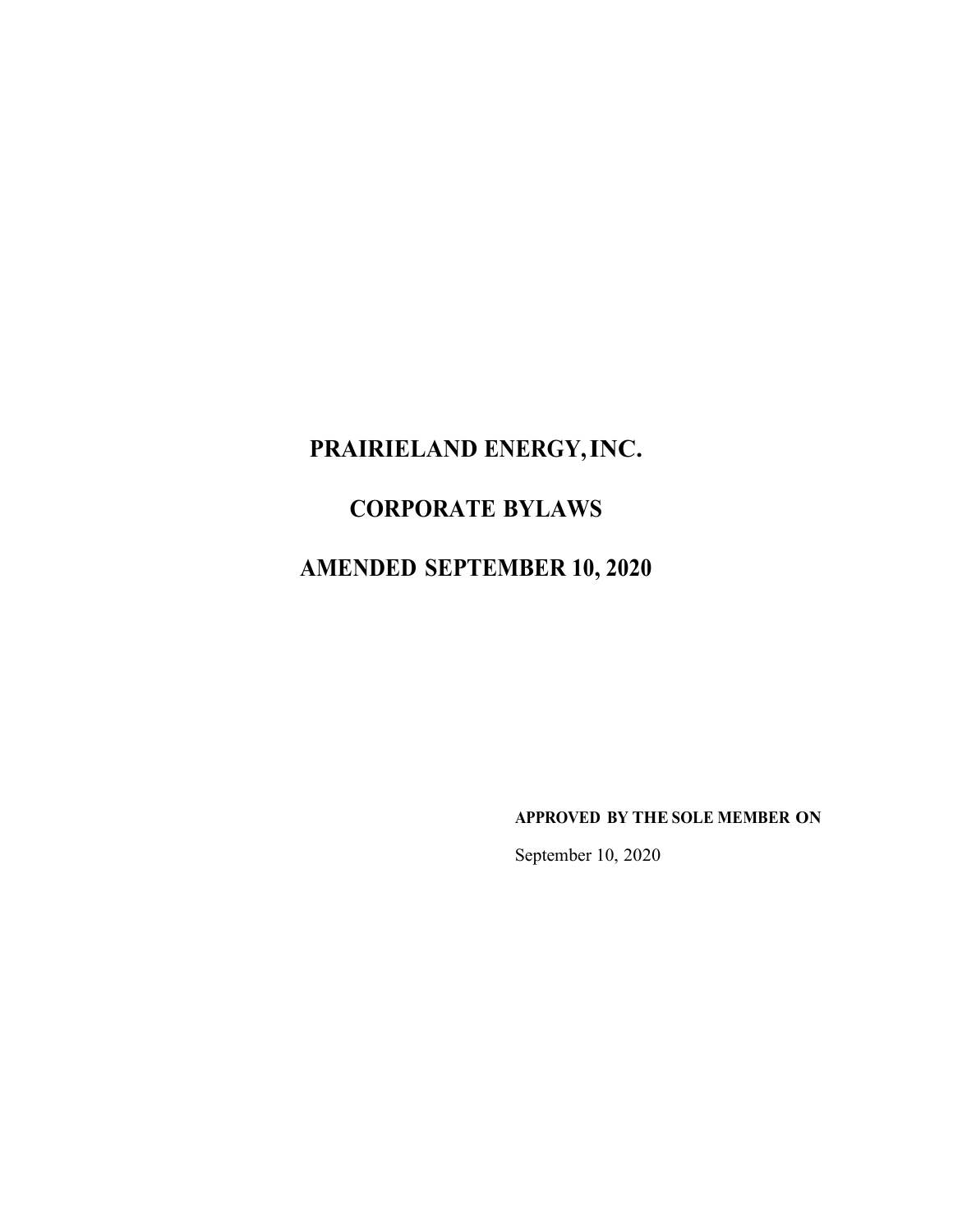# **PRAIRIELAND ENERGY, INC. CORPORATE BYLAWS AMENDED SEPTEMBER 10, 2020**

# **TABLE OF CONTENTS**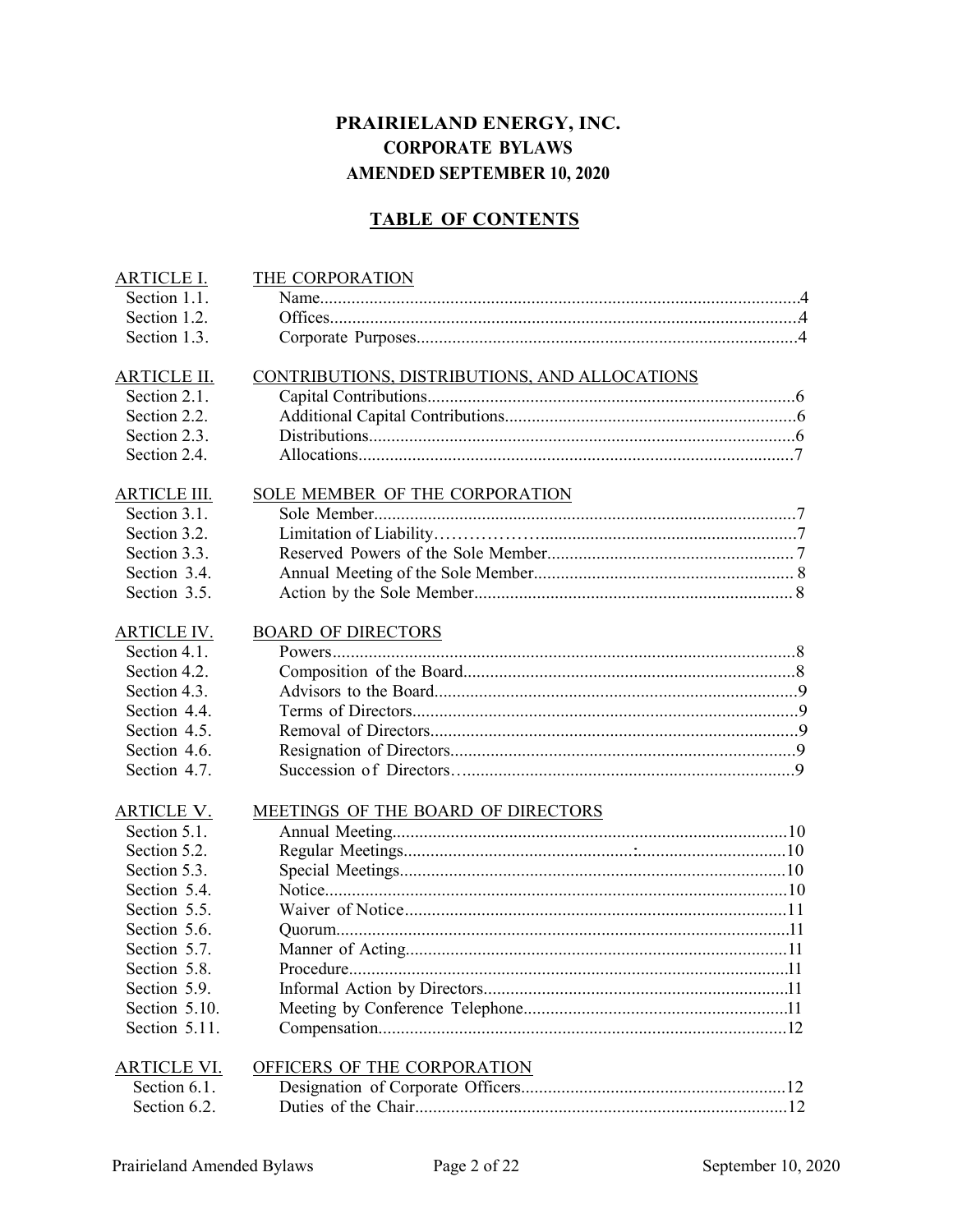| Section 6.3.                         |                                                                       |  |
|--------------------------------------|-----------------------------------------------------------------------|--|
| Section 6.4.                         |                                                                       |  |
| Section 6.5.                         |                                                                       |  |
| Section 6.6.                         |                                                                       |  |
| Section 6.7.                         |                                                                       |  |
| Section 6.8.                         |                                                                       |  |
| Section 6.9.                         | Duties of the Assistant VPs, Treasurers, Controllers, & Secretaries15 |  |
| Section 6.10.                        |                                                                       |  |
| Section 6.11.                        |                                                                       |  |
| Section 6.12.                        |                                                                       |  |
| Section 6.13.                        |                                                                       |  |
|                                      |                                                                       |  |
| <b>ARTICLE VII.</b>                  | COMMITTEES OF THE BOARD OF DIRECTORS                                  |  |
| Section 7.1.                         |                                                                       |  |
| Section 7.2.                         |                                                                       |  |
| Section 7.3.                         |                                                                       |  |
| Section 7.4.                         |                                                                       |  |
|                                      |                                                                       |  |
| <b>ARTICLE VIII.</b>                 | <b>FISCAL MATTERS</b>                                                 |  |
| Section 8.1.                         |                                                                       |  |
| Section 8.2.                         |                                                                       |  |
| Section 8.3.                         |                                                                       |  |
| Section 8.4.                         |                                                                       |  |
| Section 8.5.                         |                                                                       |  |
| Section 8.6.                         |                                                                       |  |
|                                      |                                                                       |  |
| <b>ARTICLE IX.</b>                   | <b>CONFLICTS OF INTEREST</b>                                          |  |
| Section 9.1.                         |                                                                       |  |
| Section 9.2.                         |                                                                       |  |
| Section 9.3.                         |                                                                       |  |
| Section 9.4.                         |                                                                       |  |
|                                      |                                                                       |  |
| <b>ARTICLE X.</b>                    | <b>INDEMNIFICATION</b>                                                |  |
| Section 10.1.                        |                                                                       |  |
| Section 10.2.                        |                                                                       |  |
| Section 10.3.                        |                                                                       |  |
| Section 10.4.                        |                                                                       |  |
| Section 10.5.                        | Appropriate Authorization for Payment of Indemnification21            |  |
|                                      |                                                                       |  |
| Section 10.6.                        |                                                                       |  |
| Section 10.7.                        |                                                                       |  |
| Section 10.8.                        |                                                                       |  |
|                                      |                                                                       |  |
| <b>ARTICLE XI.</b>                   | NON-DISCRIMINATION                                                    |  |
| Section 11.1.                        |                                                                       |  |
|                                      |                                                                       |  |
| <u>ARTICLE XII.</u><br>Section 12.1. | BYLAWS AVAILABLE FOR INSPECTION                                       |  |
|                                      |                                                                       |  |
|                                      |                                                                       |  |
| <u>ARTICLE XIII.</u>                 | <b>AMENDMENTS</b>                                                     |  |
| Section 13.1.                        |                                                                       |  |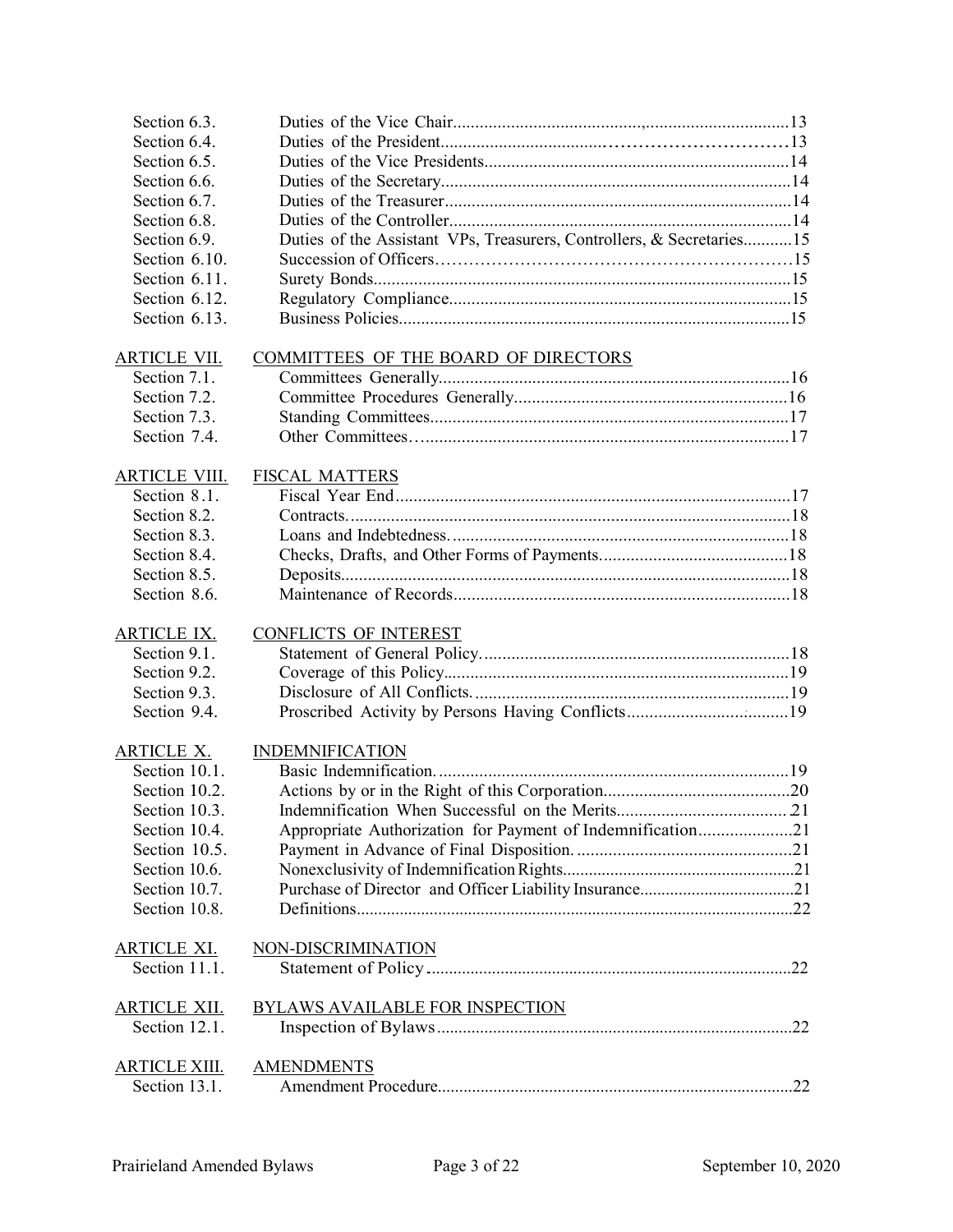# **PRAIRIELAND ENERGY, INC. CORPORATE BYLAWS AMENDED SEPTEMBER 10, 20**

# **ARTICLE I. THE CORPORATION**

#### **Section 1.1. Name.**

The name of the Corporation is Prairieland Energy, Inc. ("Prairieland" or "Corporation" or "Company" or "PEI"). Prairieland was authorized by its Sole Member, the Board of Trustees of the University of Illinois, in September 1996 to provide low-cost energy for the benefit of the University and others. Prairieland was incorporated in the State of Illinois in November 1996.

#### **Section 1.2. Offices.**

The principal office of the Corporation shall be at 807 South Wright Street, Suite 340, Champaign, Illinois, 61820. The Corporation may have such other offices as the board of directors may from time to time determine, subject to the Sole Member's reserved powers under **Article III.** The registered agent and office of the Corporation shall be as stated in the State of Illinois Domestic Corporation Annual Report as from time to time in effect.

#### **Section 1.3. Corporate Purposes.**

The purposes for which the Corporation is organized are as follows:

- a. to serve as a "university-related organization" as that term is defined in **Article VI** of the University Guidelines (amended 1997), established by the Illinois Legislative Audit Commission of the State of Illinois and, as such, to support the public education policies and programs of the Board of Trustees of the University of Illinois, a body corporate and politic of the State of Illinois (the "University"); PEI's operating relationship with the University is defined by a Procurement Services Agreement (PSA) between PEI and the University;
- b. to procure energy commodities (e.g., fuels, electric power, chilled water, steam), ancillary services, and to transact with private, public, and municipal utility suppliers, including but not limited to, natural gas, electricity, water, sanitary, chilled water and steam to deliver these commodities and utility services in a manner that supports the reliable provision of energy and utility services to the University while achieving an effective balance of cost efficiency, acceptable price volatility and desired budgetary certainty consistent with approved energy commodity procurement plans, approved procurement policies and as specified in the PSA between PEI and the University;
- c. to utilize the energy commodity markets on an ongoing basis to achieve a reliable and economic mix of market energy in conjunction with energy from University production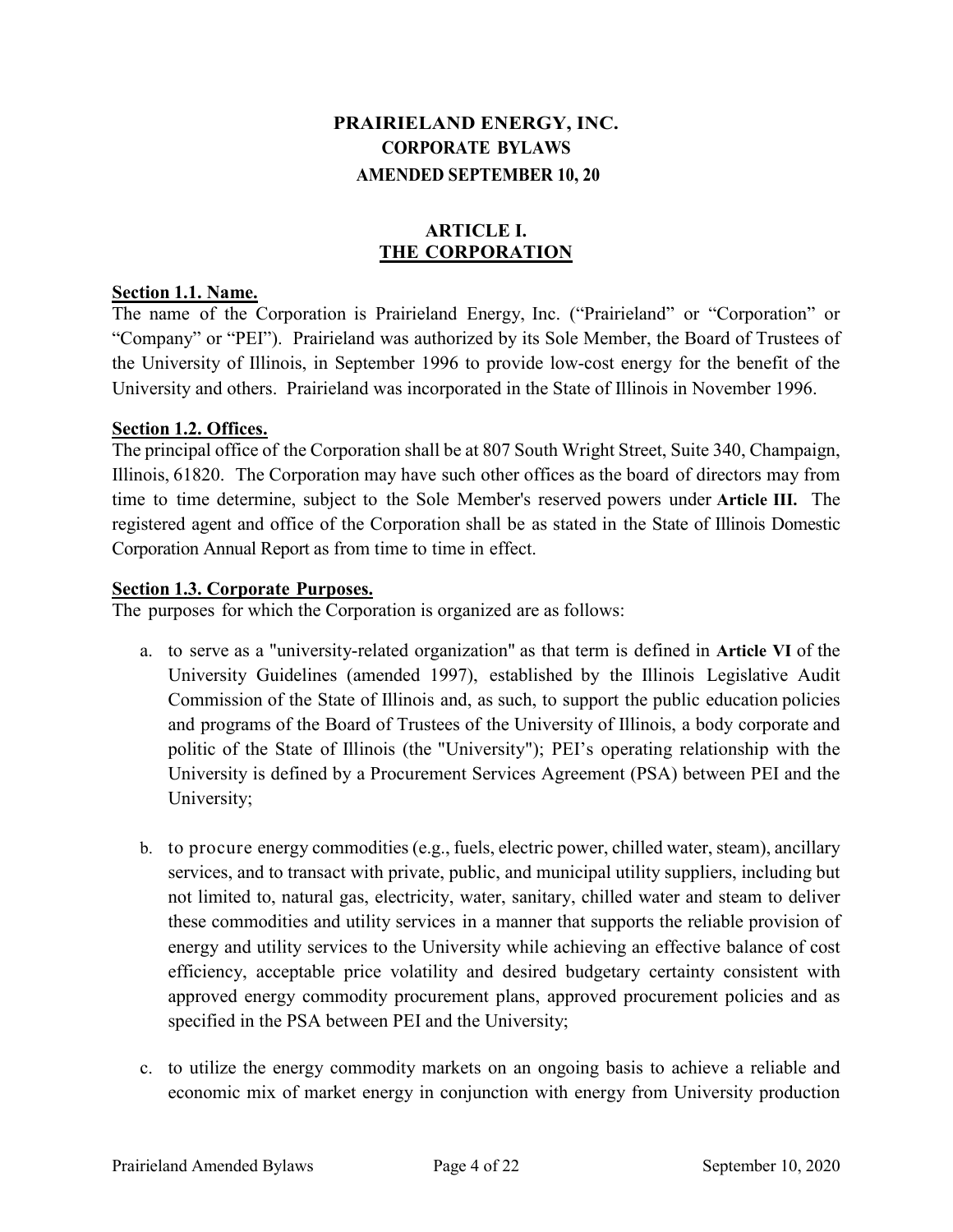capabilities;

- d. to provide retail energy commodity services to non-University customers who are connected to the University's distribution system or to support other designated strategic University objectives;
- e. to undertake special University requested energy-related projects, on either a stand-alone basis or in conjunction with other University-related or independent entities, to enhance the effectiveness (reliability, flexibility, risk, cost) of the provision of energy commodity services to the University and retail customers;
- f. to provide the regulatory representation in various jurisdictions and with various entities having authority over the energy activities for which the organization is responsible, including related activities that may directly impact the University;
- g. to do any and all things which the board of directors may determine, consistent with the provisions hereof and the Sole Member's reserved powers under **Article III,** to be necessary or appropriate to effectuate the purposes for which the Corporation is organized as herein set forth, to the extent that the doing of such act or things is not inconsistent with the Articles of Incorporation, the corporate bylaws of the Corporation, or the provisions of any other applicable law or statute of the State of Illinois;
- h. to engage, in accordance with applicable law, in any and all activities consistent with or in furtherance of the above purposes including, but not limited to, the following:
	- (i) to solicit and acquire by gift, exchange or otherwise, property of any and all kinds, and to sell, transfer, and otherwise dispose of any property it so acquires;
	- (ii) to invest and reinvest any such property and the increments in, and avails or proceeds of, any such property in such investments as may be deemed advisable from time to time by the board of directors including, but not limited to, stocks, bonds, secured and unsecured obligations, undivided interests, leases, commercial paper, financial and governmental instruments, savings and other depository accounts, and other securities and properties to the extent permitted by law;
	- (iii) to give, donate, and contribute to any of the activities the Corporation may elect to sponsor, or in furtherance of any of the aforesaid purposes for which the Corporation is organized, such money or property, or both, as the board of directors may from time to time determine;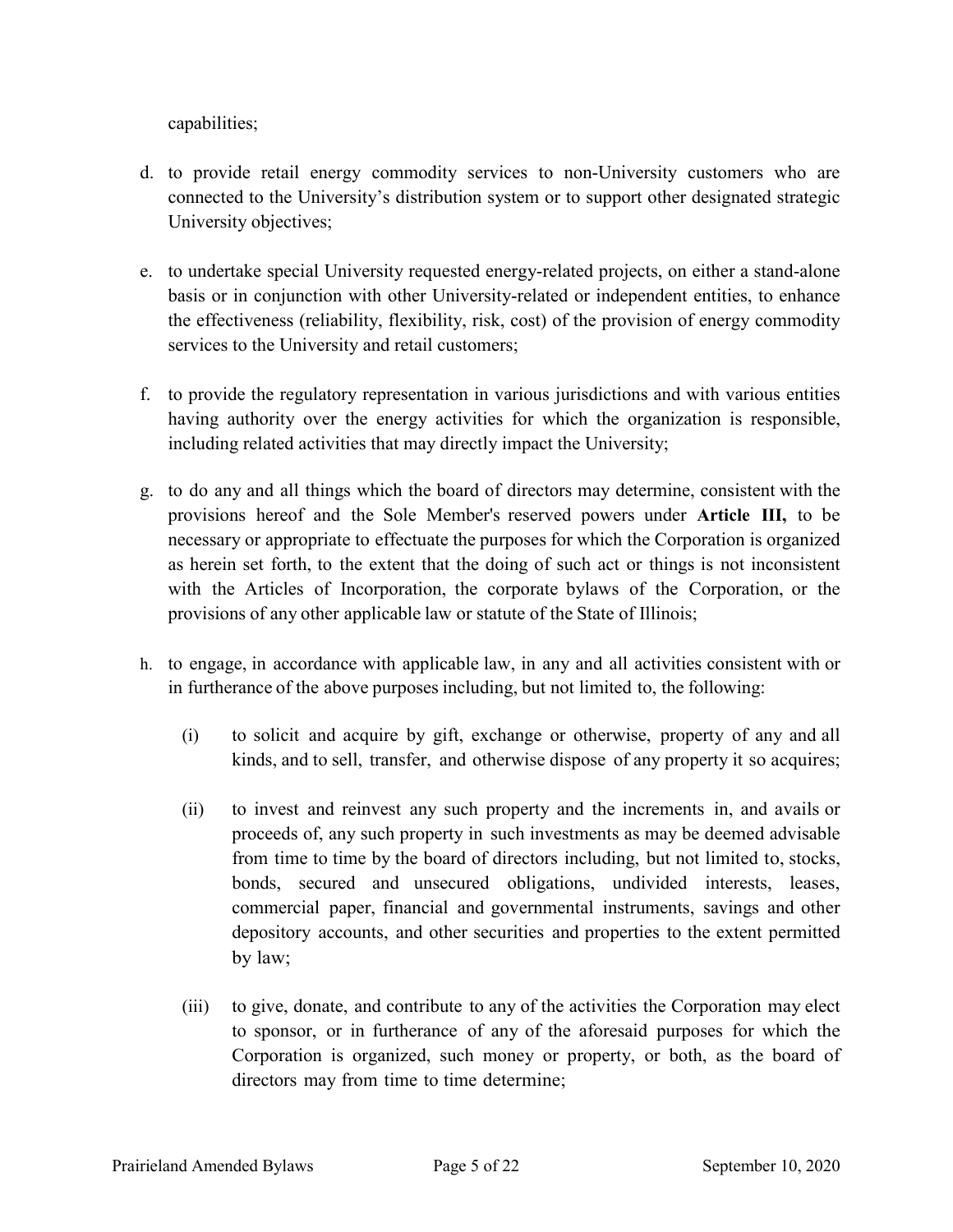- (iv) to take title, and hold in its own name, such real or personal property, or both, and such interests in either such type of property as the Corporation may acquire, for the purposes herein set out, and to sell, transfer, and dispose of any such property or reinvest the proceeds thereof as herein permitted;
- (v) to borrow money and give security therefore by pledging, mortgaging, or otherwise hypothecating any property it may own, or any interest it may have in such property;
- (vi) to become a member of any other corporation organized under the laws of any state, or to become affiliated with any other organization of like character existing under the laws of any state; to join associations of similar organizations to further the mission of the Corporation;
- (vii) to promote, by donation, loan or otherwise, the interests of any organization formally affiliated with the Corporation or the University of Illinois, the purposes of which are not inconsistent with those of the Corporation or the university related organization guidelines; and
- (viii) to engage in any lawful activities within the purposes for which a corporation may be organized.

#### **ARTICLE II. CONTRIBUTIONS, DISTRIBUTIONS AND ALLOCATIONS**

# **Section 2.1. Capital Contributions.**

Initially, the Sole Member provided \$100,000 in Capital Contributions for the formation of Prairieland which was authorized by the Board of Trustees of the University of Illinois in September 1996.

# **Section 2.2. Additional Capital Contributions.**

If the Board determines that the Company requires funds for any purpose related to the business of the Company, the Board may recommend to the Sole Member that the Sole Member approve additional contributions for the Sole Member and, if approved by the Sole Member, the Sole Member shall contribute such funds to the capital of the Company; provided, however, that the Sole Member shall not be required to make additional contributions to the Company without the consent of the Sole Member or if such contribution would be outside of the permissible scope of the University Guidelines.

# **Section 2.3. Distributions.**

The Company shall make distributions to the Sole Member at such time as determined by the Sole Member, but subject to the limitations set forth in the Act.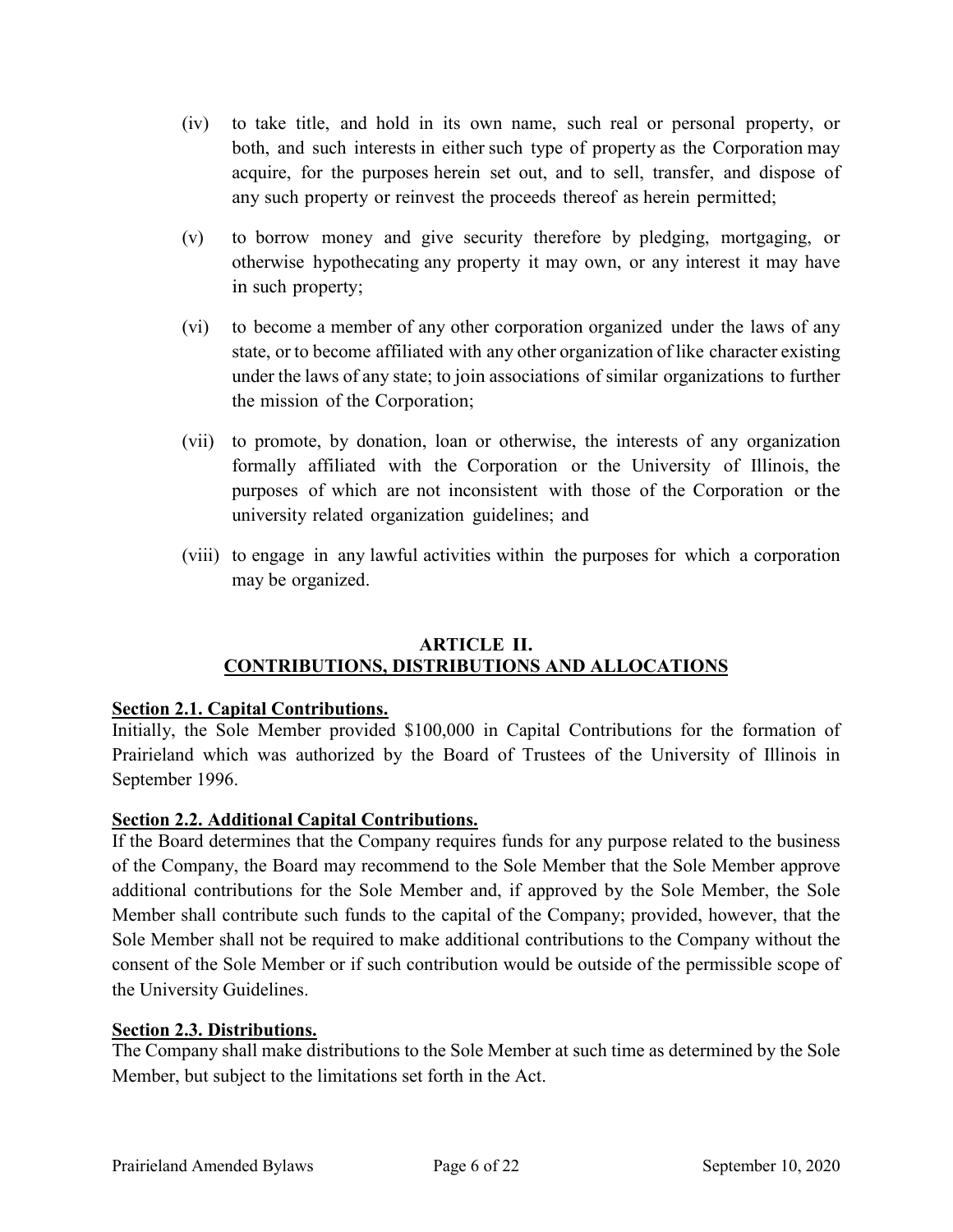#### **Section 2.4. Allocations.**

The profits and losses of the Company for each fiscal year shall be allocated 100 percent to the Sole Member. The Company shall reimburse the Sole Member for any tax liabilities incurred from allocated profits.

#### **ARTICLE III. SOLE MEMBER OF THE CORPORATION**

#### **Section 3.1. Sole Member.**

The Sole Member of this Corporation shall be the Board of Trustees of the University of Illinois, a body corporate and politic of the State of Illinois established pursuant to 110 ILCS 305/1 et seq.

#### **Section 3.2. Limitation of Liability.**

The Sole Member's liability with respect to the Company shall be limited to the fullest extent as provided in the Act, this Agreement and any applicable law.

#### **Section 3 .3. Reserved Powers of the Sole Member.**

In addition to all of the rights and powers allowed by law, the Sole Member shall have reserved to it the following rights and powers:

- a. To amend the articles of incorporation and corporate bylaws of the Corporation.
- b. To appoint the Corporation's board of directors other than those serving *ex officio* (if any), which power the Sole Member may at its discretion delegate to its chair.
- c. To remove any or all of the Corporation's directors at any time with or without cause.
- d. To designate the chair, the vice chair and the president of the Corporation.
- e. To approve or disapprove all plans of merger or consolidation and the creation or acquisition of all joint ventures and all majority-controlled or majority-owned subsidiaries or affiliates of the Corporation.
- f. To approve or disapprove the Corporation's incurring of long-term debt (debt with maturities more than twelve (12) months).
- g. To approve or disapprove the appointment of independent certified public accountants for the Corporation.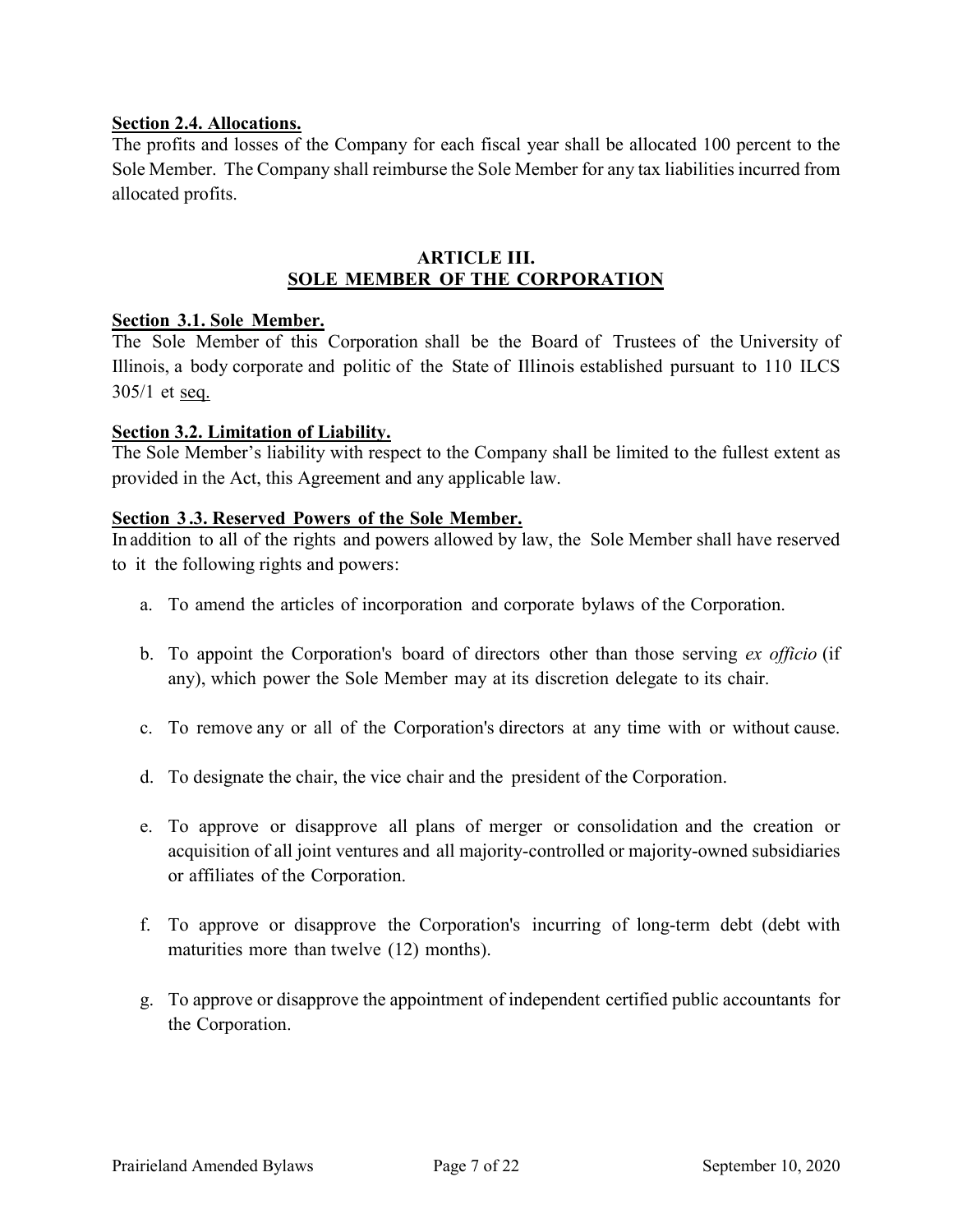h. To approve or disapprove any voluntary dissolution of the Corporation and any liquidation or distribution of corporate assets.

In addition, the University Counsel of the Sole Member shall be delegated the reserved power of approving or disapproving the appointment of any legal counsel for the Corporation.

#### **Section 3 .4. Annual Meeting of the Sole Member.**

Action constituting the annual meeting of the Sole Member shall be taken each year at such time and place as is designated by the Sole Member.

#### **Section 3 .5. Action by the Sole Member.**

The Sole Member's actions shall be documented in official meeting minutes and written instruments evidencing approvals. These documents will be made available to the chairman, president or secretary of the Corporation by the Sole Member. The action of the Sole Member shall be deemed to have been taken as of the date on which there is evidence of such written instruments having been delivered, unless the instruments provide otherwise.

#### **ARTICLE IV. BOARD OF DIRECTORS**

#### **Section 4.1. Powers.**

Subject to the authority of the Sole Member in **Article III,** the Corporation's board of directors shall govern and manage the affairs of the Corporation. The board of directors shall determine compliance with the Corporation's stated purposes and shall have the power and authority to do and perform acts or functions not inconsistent with these bylaws, the Corporation's articles of incorporation or any other law or applicable statute of the State of Illinois. The corporate powers, business and property of this Corporation shall be controlled by the Board. Except as to Sole Member reserved powers, it shall be the initiating body of governance decisions.

#### **Section 4.2. Composition of the Board.**

The board of directors shall consist of up to seven (7) individuals with the right to vote.

- a. One (1) Trustee would be suggested by the Chairman of the University Board of Trustees. This Trustee member would serve as the PEI Board Chair.
- b. The President of the University will recommend three (3) University employees, two of which should be drawn against a pool of candidates recommended by the Campuses with no more than one nomination from any one Campus;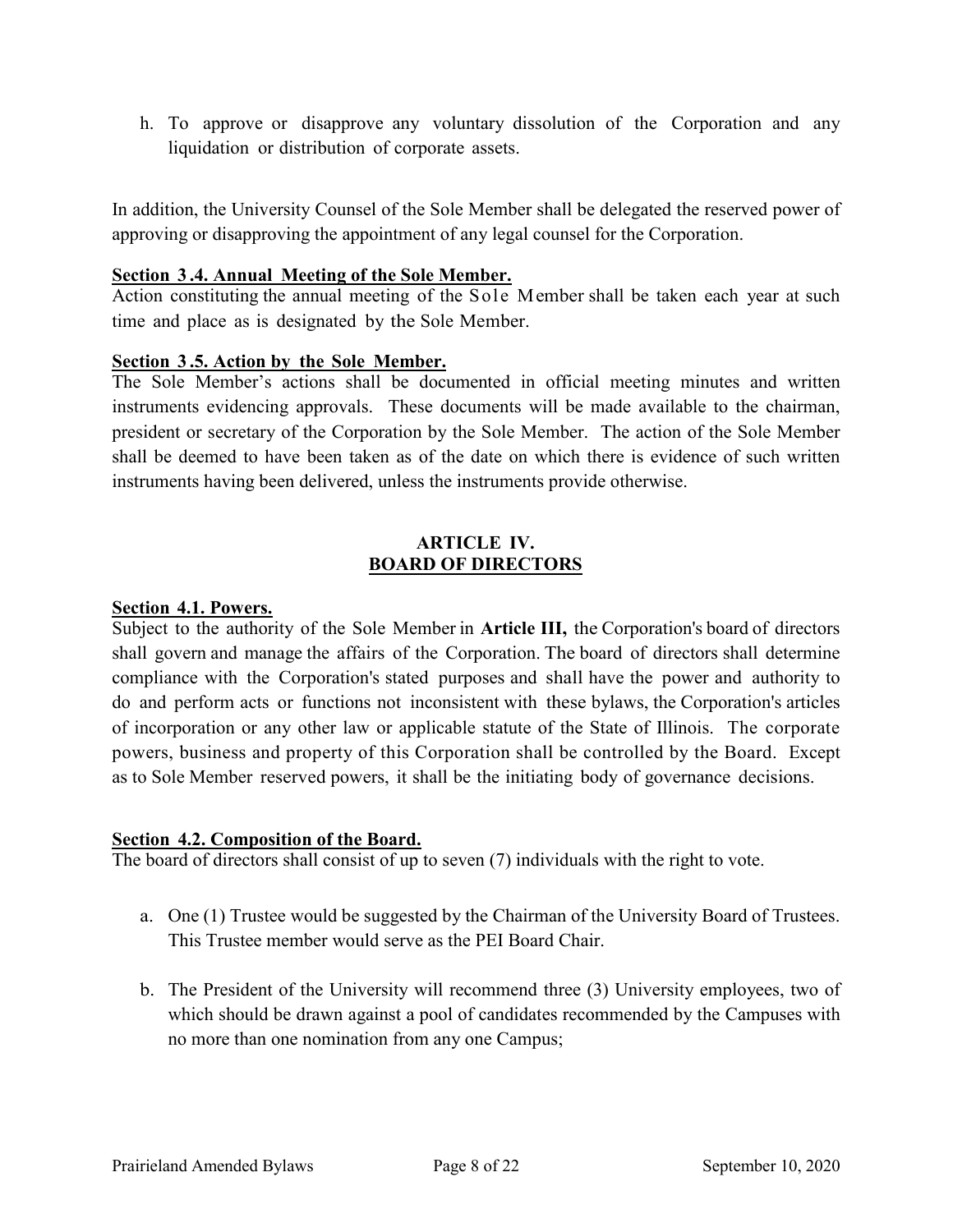c. The Board will select three (3) persons to fill "at-large" seats on the Board, with at least two of the three being independent from the University.

# **Section 4.3. Advisors to the Board.**

The Board may by resolution designate non-voting advisors to the board, including the following designated individuals, who shall be entitled to notice of and to attend all meetings of the board, who may express their views, but who shall not be entitled to vote. These designated individuals, unless otherwise elected a director, are individuals serving with the following designated titles or successor titles: (a) the Senior Associate Vice President, Business and Financial Services, (b) the Executive Director of Facilities & Services (Urbana-Champaign), (c) the Vice Chancellor for Administrative Services (Chicago), (d) the Executive Director of Facilities and Services (Springfield), and (e) the President of Prairieland. All such advisors shall serve terms ending on the next annual meeting of the board unless the Board specifies an earlier termination.

#### **Section 4 .4. Terms of Directors.**

Except as to *ex officio* directors, all directors shall serve terms of three (3) years as designated by the Sole Member. The term of office for each elected, independent director shall expire at the annual meeting held during the year designated by the Sole Member as the year of term expiration for such director. Ex-officio directors serve during their terms of office.

## **Section 4.5. Removal of Directors.**

Any Director may be removed for cause by action of the Sole Member or by action of a majority of the voting directors affirmed by the Sole Member at any regular or special meeting, if the Director is notified in writing by the Chair or Secretary of the Corporation at least thirty (30) days before the meeting of such charges to be proffered. A Director's absence from two consecutive Board meetings may be grounds for removal.

#### **Section 4.6. Resignation of Directors.**

Any director may resign by filing a written resignation with the Secretary, President or Chair. Such resignation shall become effective as of the designated date of the resignation.

#### **Section 4.7. Succession of Directors.**

Upon the death, disability, ineligibility, resignation or removal of a Director other than the Chair, a successor may be selected by the Chair, subject to confirmation by the Sole Member, to serve until the next annual meeting of the Corporation. If the vacant directorship is the Chair, then the Vice Chair will assume the duties of the Chair until the Sole Member appoints a new Chair.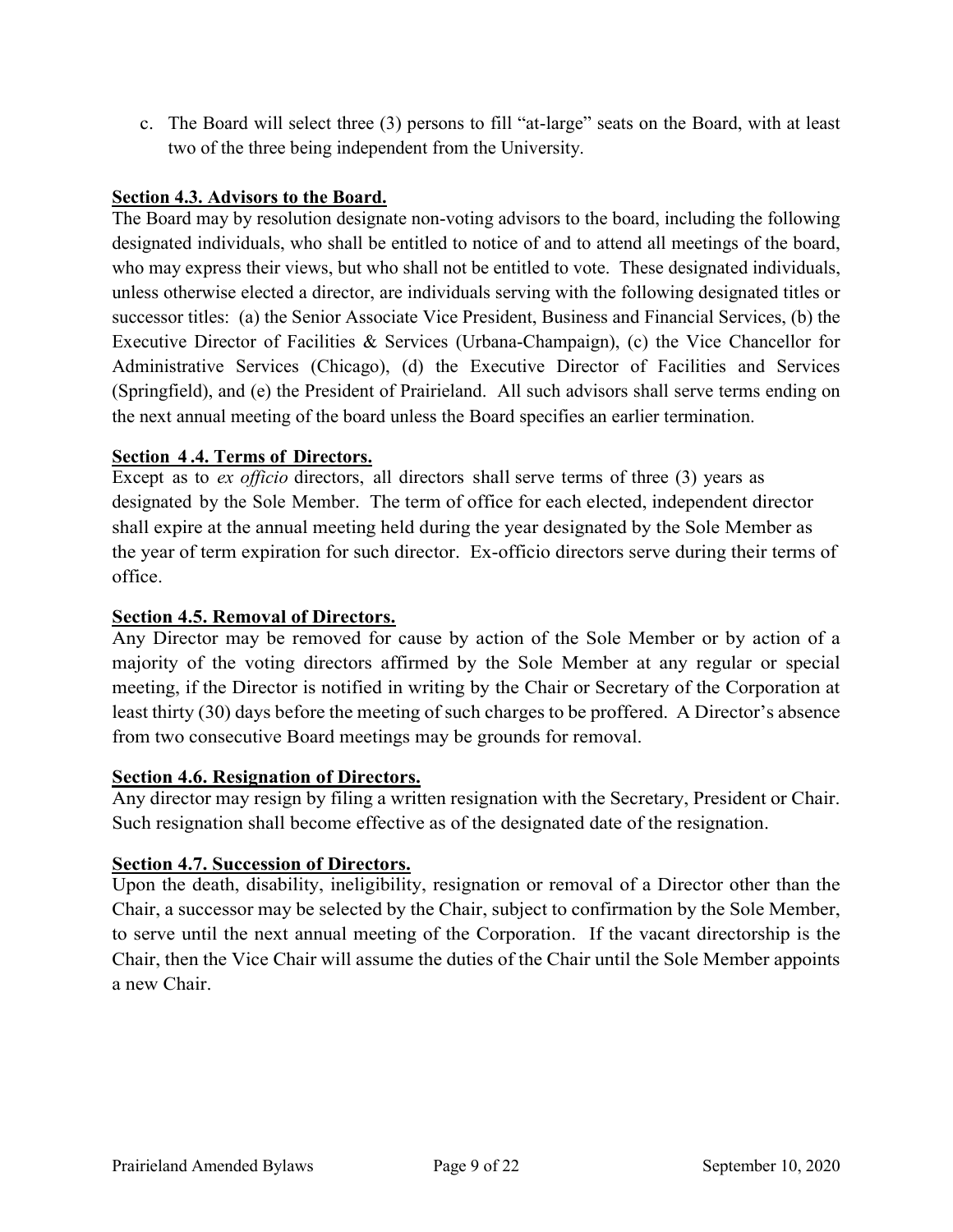#### **ARTICLE V. MEETINGS OF THE BOARD OF DIRECTORS**

#### **Section 5.1. Annual Meeting.**

The annual meeting of the board of directors shall be held no later than the second quarter of each fiscal year at such hour and place as may be determined by the board of directors. The purposes of the annual meeting shall be:

- a . to seat all newly-appointed directors,
- b. to elect the officers of the Corporation (subject to **Section 3.3)** and
- c. to transact such other business as may be necessary or desirable.

#### **Section 5.2. Regular Meetings.**

The board of directors shall hold regular meetings at least two (2) times each year at the principal office of the Corporation or at such place and at such time as may be designated by the board chair in the notice. The annual meeting shall be considered a regular meeting of the board.

#### **Section 5.3. Special Meetings.**

Special meetings of the board of directors shall be:

- a. Called by the board chair when directed by the Board;
- b. May be called by the chair;
- c. Must be called by the Chair at the written request of two or more voting members of the Board.

Special meetings shall be at any reasonable time and place determined by the Chair, but not later than five weeks after request for such meetings has been received from the members of the Board.

#### **Section 5.4. Notice.**

Notice of each meeting of the board of directors stating the place, day and hour of the meeting shall be given to each director in such director's preferred form of delivery and at such director's designated email address or mailing address at least five days prior thereto by written notice by email, first class, certified or registered mail, or at least two days prior thereto by personal delivery of written notice or by telephonic or facsimile notice (and the method of notice need not be the same to each director). If mailed, such notice shall be deemed to be given when deposited in the United States mail, with postage thereon prepaid. If emailed, such notice shall be deemed to be given as of the date and time designation contained on the email. Any director may waive notice of any meeting before, at or after such meeting. Neither the business to be transacted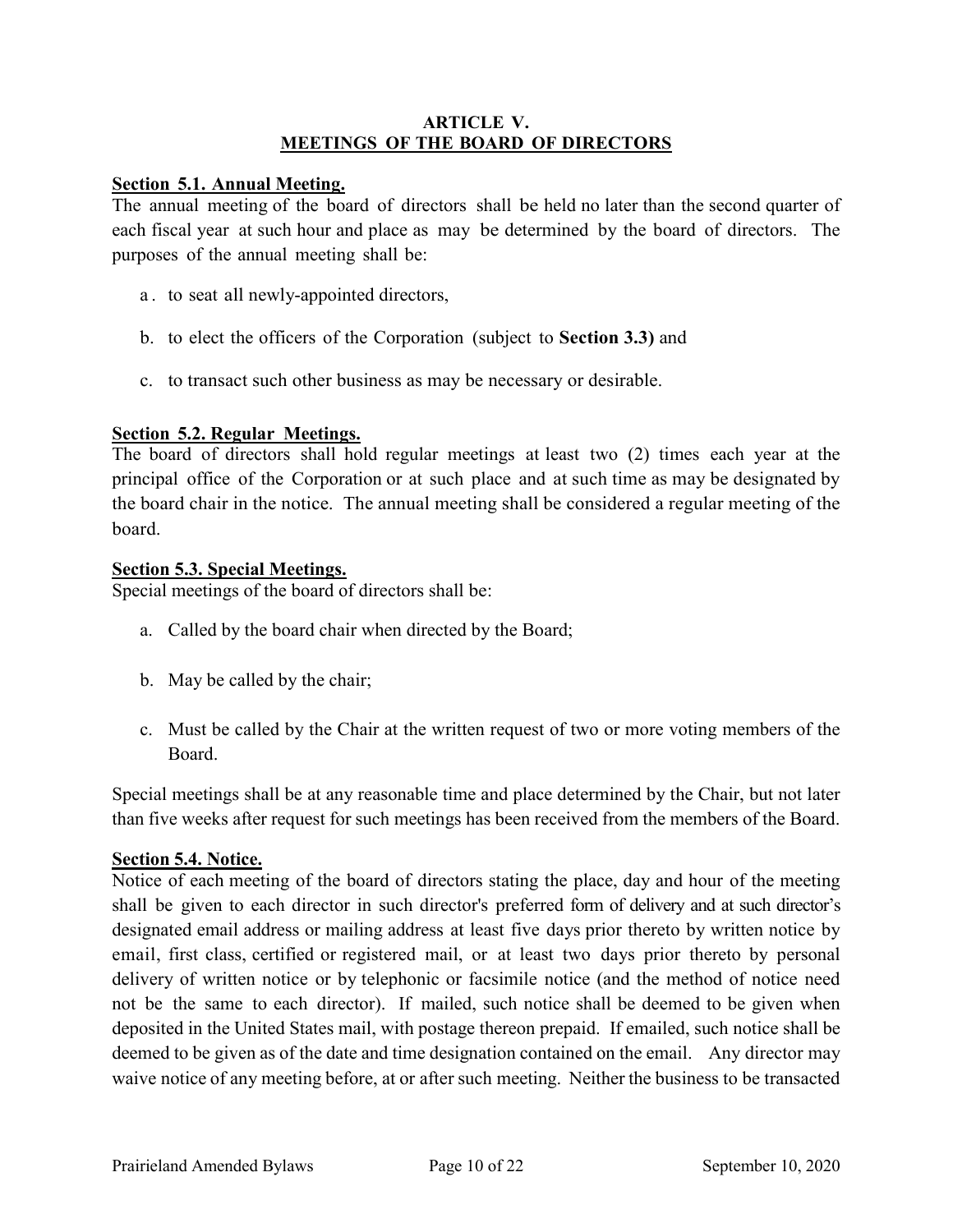at, nor the purpose of any meeting of the board need be specified in the notice or waiver of notice of such meeting unless otherwise required by statute.

#### **Section 5.5. Waiver of Notice.**

Notice of the time, place and purpose of any meeting of the board of directors or any of its committees may be waived by a directoror committee member by facsimile or other writing, either before or after such meeting has been held. A director's or committee member's attendance at any meeting, except for the sole purpose of objecting to the holding of such meeting, shall constitute waiver of notice of such meeting by the director or committee member.

#### **Section 5.6. Quorum.**

A majority of the voting members of the Board shall constitute a quorum for Board meetings. Except as otherwise provided in these bylaws, all actions of the Board shall be determined by a majority vote of those members of the Board present and voting at the meeting. Any action taken by the Board at a meeting at which a quorum is not present may be ratified in writing by the number of Board members absent from that meeting that is sufficient with the number present to constitute a quorum.

#### **Section 5.7. Manner of Acting.**

The act of a majority of the directors present in person (and not by proxy) at a meeting at which a quorum is present shall be by the act of the board of directors, unless the act of a larger number is required by law, the articles of incorporation or these bylaws.

#### **Section 5.8. Procedure.**

Roberts Rules of Order Revised (latest edition) shall govern procedure at all meetings of the board of directors and its committees where not covered expressly by these bylaws.

#### **Section 5.9. Informal Action by Directors.**

Any action required to be taken at a meeting of the board of directors, or any other action which may be taken at a meeting of the board or of any committee of the board, may be taken without a meeting if a consent in writing setting forth the action so taken shall be signed or emailed by all the directors entitled to vote with respect to the subject matter thereof, or by all the members of the committee, as the case may be. Any such writing or email shall be filed with, or entered upon, the records of the Corporation. Any consentsigned or emailed by all the directors or all the members of the committee shall have the same effect as a unanimous vote, and may be stated as such in any document filed with the Illinois Secretary of State or with anyone else.

#### **Section 5.10. Meeting bv Conference Telephone.**

One or more members of the board of directors or of any committee of the board may participate in and act at any meeting of such board or committee by means of conference telephone, video conferencing, or other similar telecommunications equipment by means of which all persons participating in the meeting can hear each other simultaneously. Participation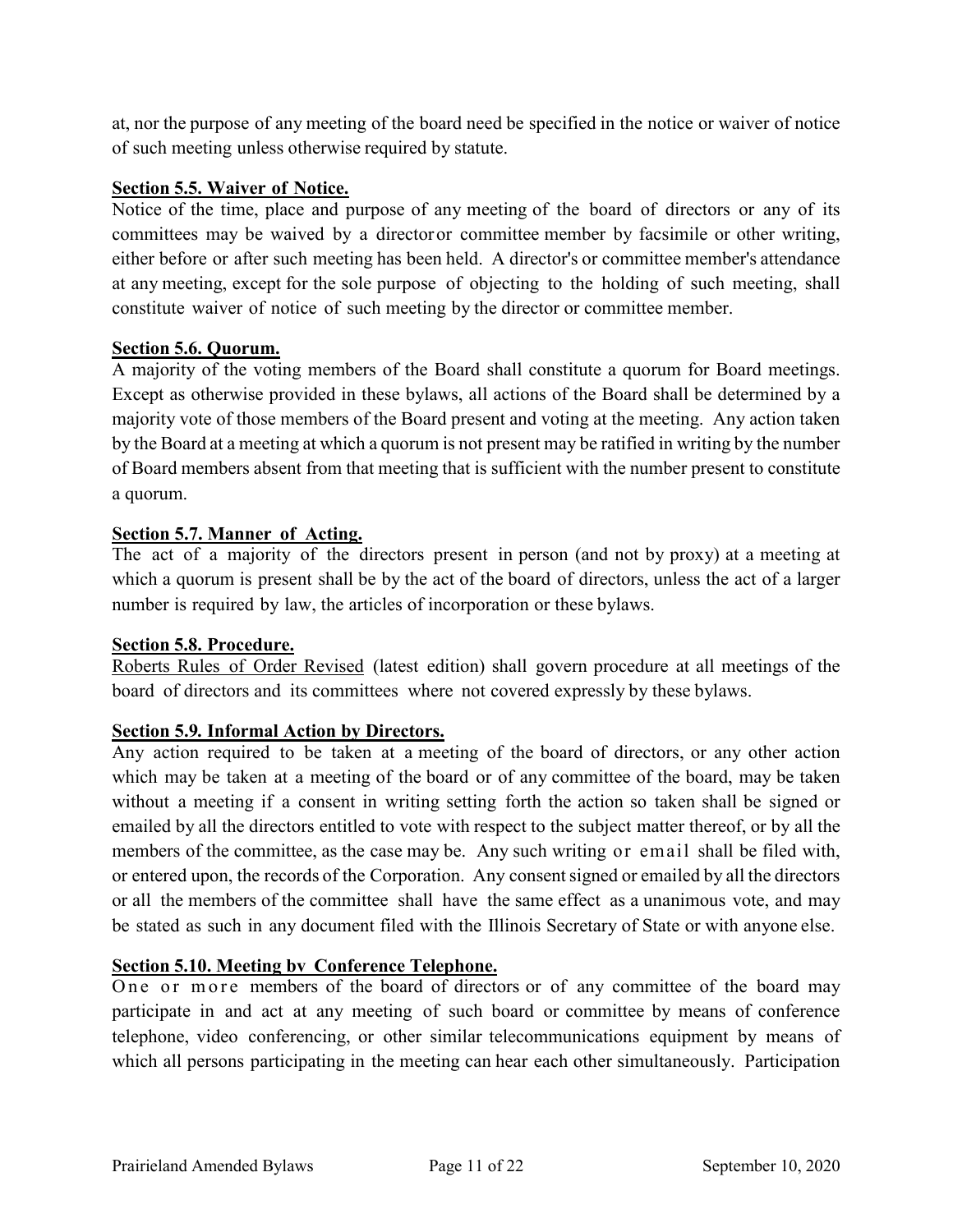in such a meeting shall constitute attendance and presence in person at the meeting of the person or persons so participating. Meetings may not be held by e-mail.

#### **Section 5.11. Compensation.**

Directors shall not receive compensation for their services as directors. However, the reasonable expenses of directors related to their attendance at board meetings may be paid or reimbursed by the Corporation. Directors shall not be disqualified from receiving reasonable compensation for services rendered to or for the benefit of the Corporation in any other capacity; provided, however, that **Article IX** of these bylaws shall have been complied with.

#### **ARTICLE VI. OFFICERS OF THE CORPORATION**

#### **Section 6.1. Designation of Corporate Officers.**

The officers of the Corporation shall be a chair, a vice chair, a president, one or more vice presidents, a secretary, a treasurer, a controller and such other assistant vice presidents, assistant secretaries, assistant treasurers and assistant controllers as may be deemed necessary by the president. Any two or more offices may be held by the same person, except that no person may simultaneously hold the offices of president and secretary. Officers other than the chair and vice chair need not be directors of the Corporation. Pursuant to **Article III** of these bylaws, the nomination of the chair, the vice chair and the president shall be approved by the Sole Member. The treasurer shall be the individual designated in **Section 6.7** to serve in this office *ex officio.* The vice president(s), controller, secretary, and any assistant vice presidents, assistant secretaries, assistant treasurers or assistant controllers shall be appointed annually by the president of the Corporation; such appointments are subject to the approval of the Board. Any chair, vice chair or president may be removed by the Sole Member at any time, with or without cause, when in its judgment the best interests of the Corporation will be served thereby. Any officer appointed by the president may be removed by the president at any time, with or without cause, when in his or her judgment the best interests of the Corporation will be served thereby. Such removal must be affirmed by a majority vote of the Board. The removal of an officer shall be without prejudice to the contract rights, if any, of the officer so removed. Election or appointment of an officer shall not of itself create any contract rights.

#### **Section 6.2. Duties of the Chair.**

The chair shall be the chief policy officer of the Corporation and shall have all the duties which that position would customarily require, including presiding at all meetings of the board of directors, seeing that all orders and resolutions of the board of directors are carried out, and performing all other duties assigned to the chair under these bylaws or by board resolution.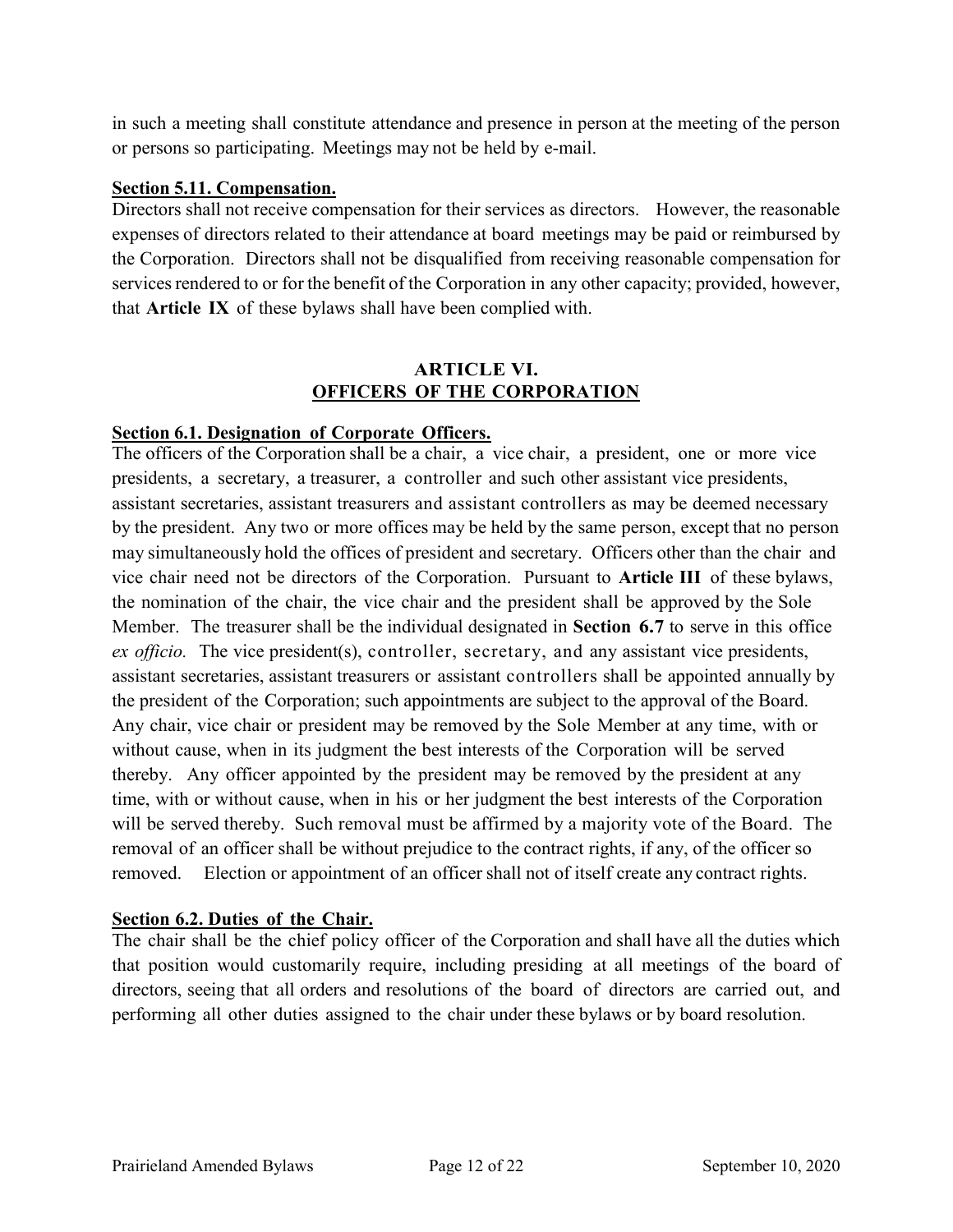## **Section 6.3. Duties of the Vice Chair.**

In the absence of the Chair or in the event of the chair's inability or refusal to act, the Vice Chair shall chair meetings of the board of directors and shall perform such other duties as may be delegated to the Vice Chair from time to time by the chair or the board. See **Section 4.7**.

#### **Section 6.4. Duties of the President.**

The president, subject to the direction and supervision of the board of directors, shall be the chief executive officer and shall be the direct executive representative of the board of directors in the management of the Corporation and in its dealings with regulatory agencies. In carrying out the duties of the office, the president, consistent with the Sole Member's established policies and stated rights and powers, shall have general and active control of the affairs and business of the Corporation, and shall have all the duties and authority which such position would customarily require, including, but not limited to the following:

- a. Carrying out all policies established by the board and advising on the formulation of these policies.
- b. Developing and submitting to the board for approval a plan of organization and reorganization for the conduct of the various activities of the Corporation and recommending changes when necessary.
- c. Preparing written plans for the achievement of the Corporation's specific objectives and periodically reviewing and evaluating such plans.
- d. Preparing annually an operating budget showing the expected revenue and expenditures and a three year capital budget as required by the board.
- e. Selecting, employing, supervising, and discharging corporate officers, employees and agents of the Corporation and developing and maintaining personnel policies and practices for the Corporation.
- f. Maintaining physical properties of the Corporation in a good and safe state of repair and operating condition.
- g. Supervising the financial affairs of the Corporation to ensure that funds are collected and expended to the best possible advantage of the Corporation.
- h. Presenting to the board, or its authorized committees, periodic reports reflecting the activities of the Corporation and such other special reports as may be required by the board.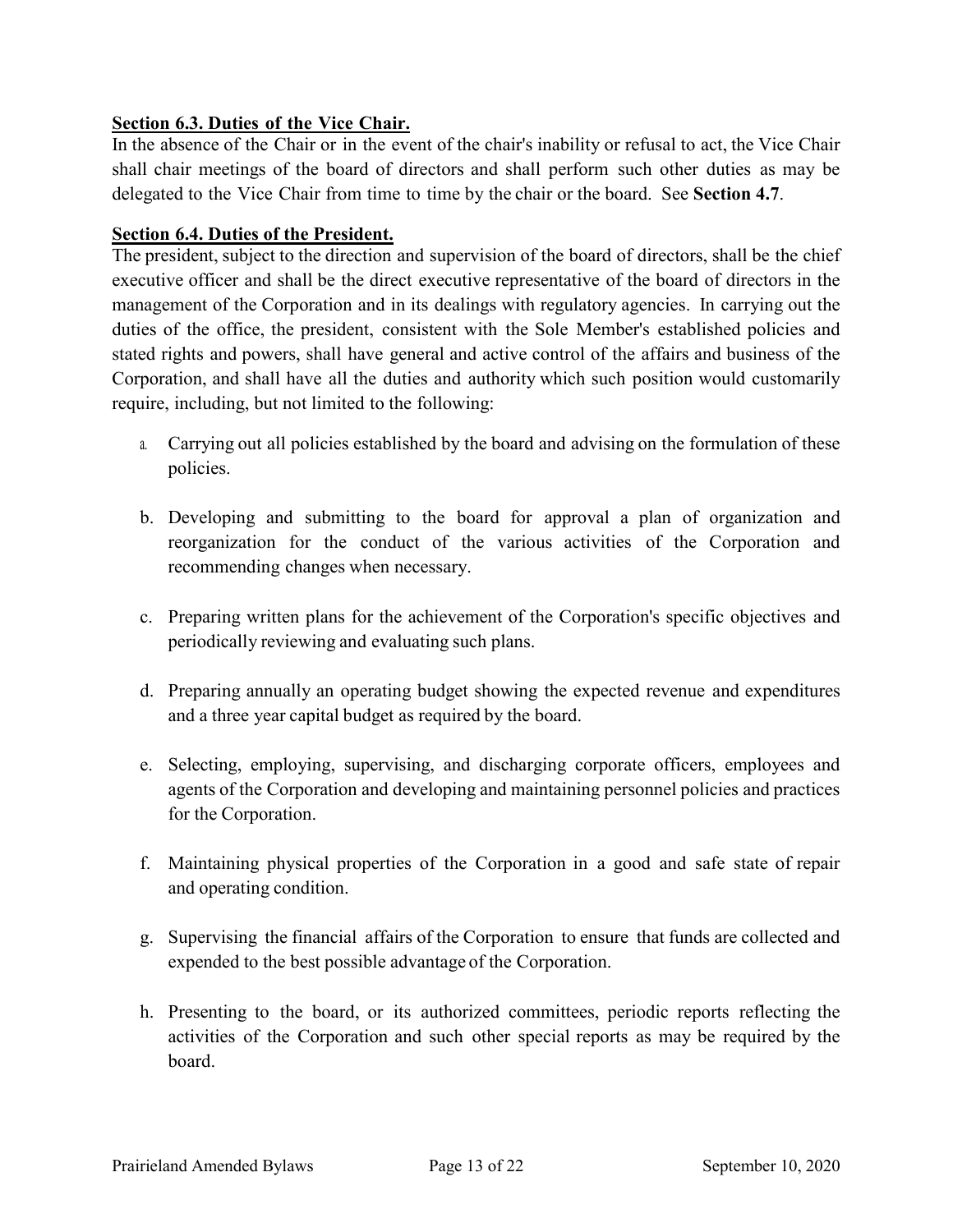- i. Attending meetings of the board, serving as an *ex officio* non-voting advisor to the board and its committees, and coordinating the preparation of board meeting agendas and materials.
- j. Representing the Corporation in its relationships with the University of Illinois and with all of the Corporation's affiliated organizations and non-affiliated organizations.
- k. Performing such other duties as may from time to time be assigned by the board Chair or by the board.

The overall performance of the president shall be evaluated annually by the Chair and the board of directors in a formal process to be established from time to time by the board.

#### **Section 6.5. Duties of the Vice Presidents.**

The vice presidents shall perform such duties and have such responsibilities as may be prescribed from time to time by the president.

#### **Section 6.6. Duties of the Secretary.**

The Secretary shall send appropriate notices or waivers of notice regarding board meetings, shall (in conjunction with the president) prepare agendas and other materials for all meetings of the board of directors, shall act as official custodian of all records, reports and minutes of the Corporation, the board and its committees, shall be responsible for the keeping and reporting of adequate records of all meetings of the board and shall perform such other duties as are customarily performed by or required of corporate secretaries, including acting as the custodian of the corporate seal.

#### **Section 6.7. Duties of the Treasurer.**

The Treasurer, who shall be the Comptroller of the Board of Trustees of the University of Illinois *ex officio* or his/her express designee, shall have custody and control of all funds of the Corporation and shall have such duties as are customarily performed by or required of corporate treasurers.

#### **Section 6.8. Duties of the Controller.**

The Controller shall ensure that a true and accurate accounting of the business activities and the financial transactions of the Corporation is made periodically, that reports of such activities and transactions are presented to the board of directors, and that all accounts payable are presented to such representatives as the board may designate for authorization of payment. The Controller shall have other such duties as are customarily performed by or required of corporate controllers.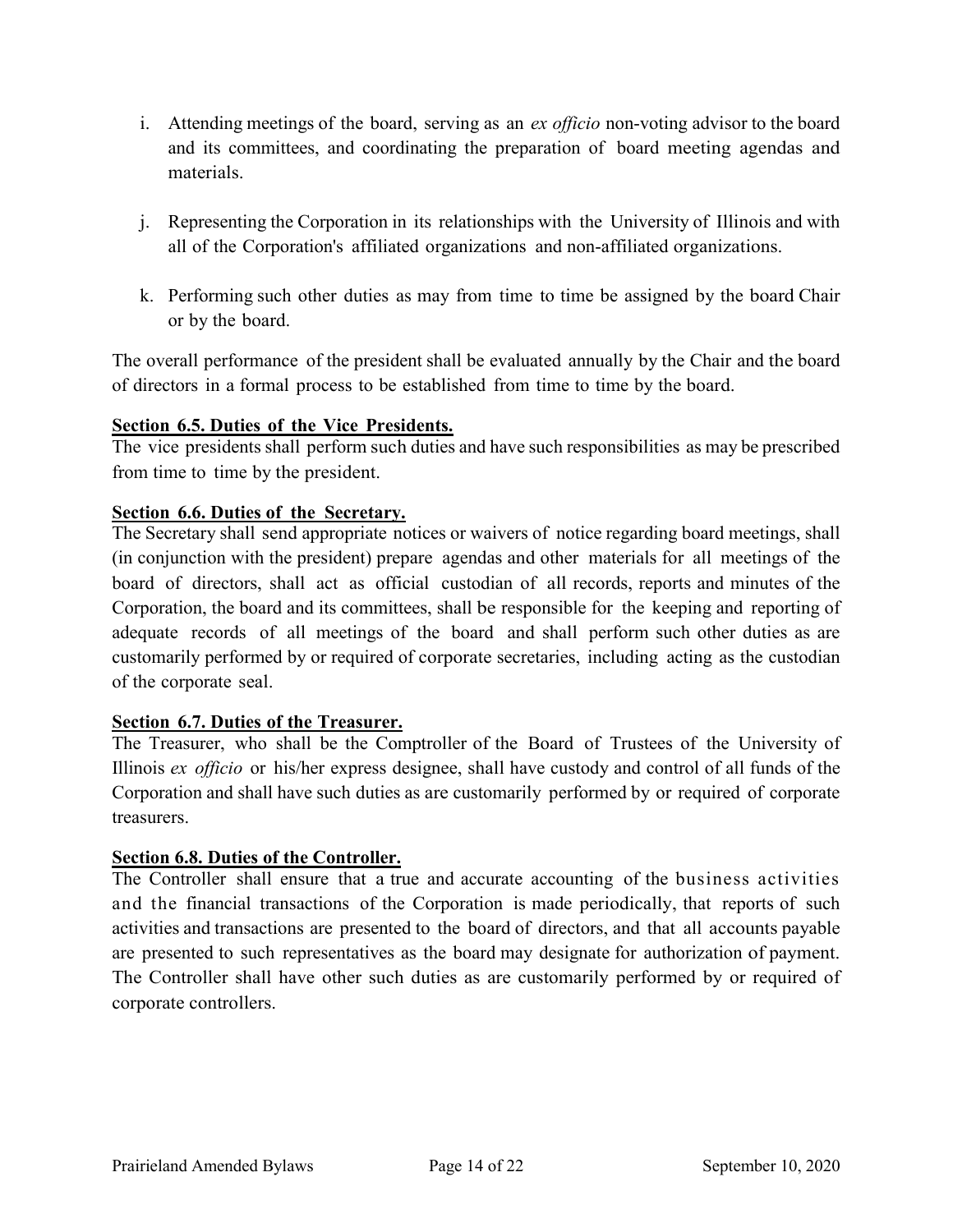## **Section 6.9. Duties of the Assistant Vice Presidents, Assistant Treasurers, Assistant Controllers and Assistant Secretaries.**

The assistant vice presidents, assistant treasurers, assistant controllers and assistant secretaries shall perform such duties as shall be assigned to them by the vice presidents, treasurer, controller or secretary, respectively, or by the president or the board of directors.

#### **Section 6.10. Succession of Officers.**

Upon the death, disability, ineligibility, resignation, or removal of an officer other than the Chair, Vice Chair, or President, a successor may be selected by the President, subject to confirmation by the board of directors, to serve until the next annual meeting of the Corporation. If the vacant officer is the President, then the Chair or Vice Chair may select a successor or may assume the duties of the President until the Sole Member appoints a new President. The successor may not simultaneously hold the offices of president and secretary.

#### **Section 6.11. Surety Bonds.**

The board of directors may require any officer or agent of the Corporation to execute to the Corporation a bond in such sums and with such sureties as shall be satisfactory to the board, conditioned upon the faithful performance of such person's duties and for the restoration to the Corporation of all books, papers, vouchers, money and other property of whatever kind in such person's possession or under such person's control belonging to the Corporation. The cost of all surety bonds shall be paid by the Corporation.

#### **Section 6.12.Regulatory Compliance.**

These bylaws acknowledge that the Corporation is subject to the jurisdiction of various state and federal regulatory agencies and that the board of directors has delegated responsibility for continuing compliance with all applicable regulatory standards, including the aforesaid university-related organization rules, to the president.

#### **Section 6.13. Business Policies.**

The board of directors may adopt and use appropriate business policies as they may determine to be in the best interest of the corporation from time to time and as may be appropriate for similarly situated businesses. The corporation shall use as a guideline the general business practices of corporations in the State of Illinois.

Any exceptions to these policies must be approved as follows:

- a. at least three of the officers of the corporation, including specific approval by the President, the Controller and one other officer; or
- b. the President and one director; or
- c. at least two of the directors of the corporation,

Any exceptions authorized must be reported at the next Board meeting for Board approval.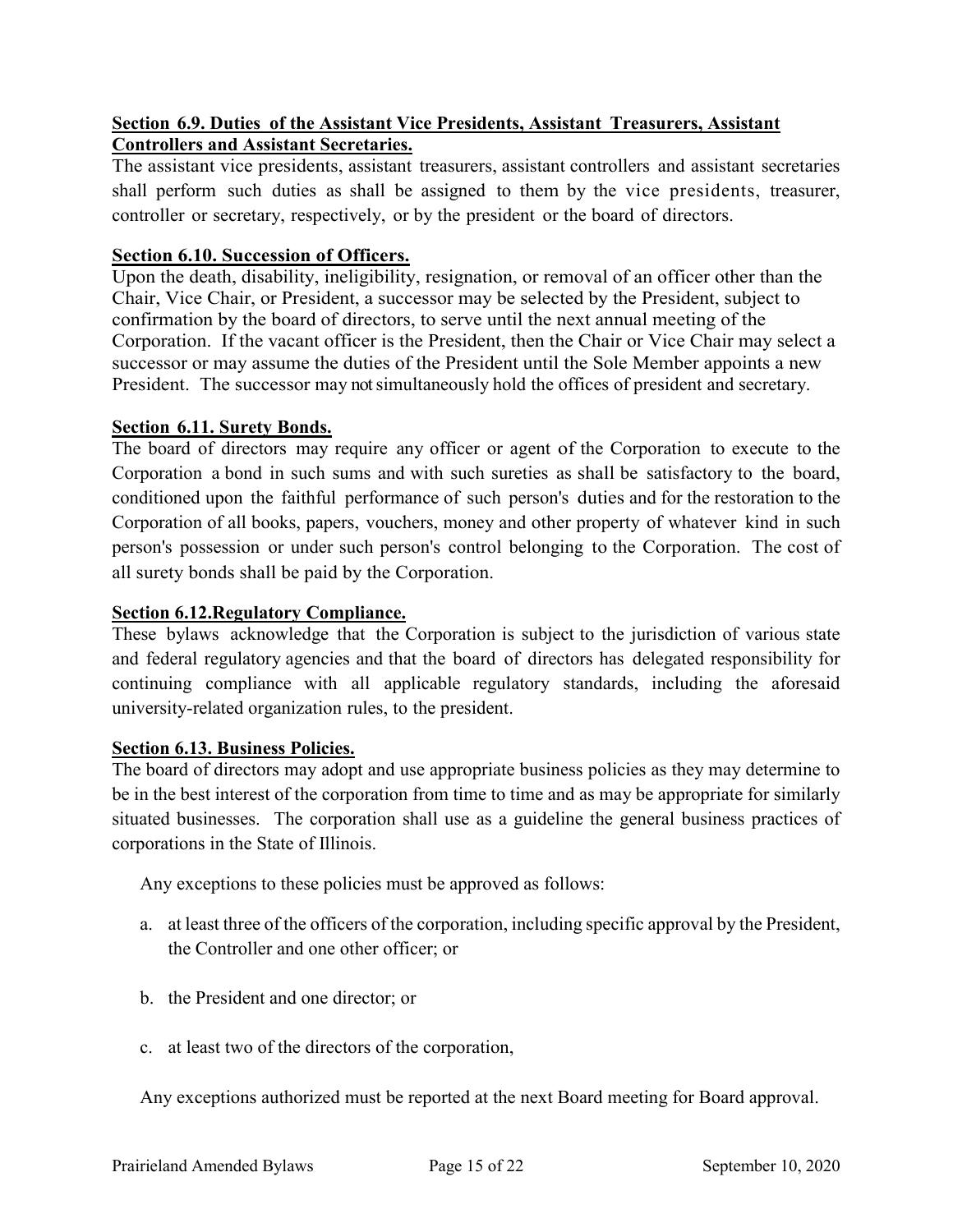#### **ARTICLE VII. COMMITTEES OF THE BOARD OF DIRECTORS**

#### **Section 7.1. Committees Generally.**

Committees of the board shall be standing or special. Every committee shall have at least three (3) members, a majority of whom shall be voting directors. All committee members and committee chair shall be appointed annually by and shall serve at the pleasure of the chair of the board of directors. Each committee chair shall be a voting director. Each such committee shall have the power and authority specified by the board, but, as is provided by law, no committee shall have the authority of the board of directors in reference to the following:

- a. Amending, altering or repealing the bylaws;
- b. Electing, appointing, or removing any member of any such committee or any officer or director of the Corporation;
- c. Amending or restating the articles of incorporation;
- d. Adopting a plan of merger or consolidation with another corporation;
- e. Authorizing the sale, lease, exchange or mortgage of all or substantially all of the property and assets of the Corporation;
- f. Authorizing the voluntary dissolution of the Corporation or revoking proceedings therefore;
- g. Adopting a plan for the distribution of the assets of the Corporation; or
- h. Amending, altering or repealing any resolution of the board of directors which by its terms provides that it shall not be amended, altered or repealed by such committee.

# **Section 7.2. Committee Procedures Generally.**

Each committee shall record minutes of its deliberations, recommendations and conclusions and shall promptly deliver a copy of such minutes to the secretary of this Corporation. Reasonable notice of the meetings of any committee shall be given to the members thereof and to the board chair and the president, each of whom shall have the right to attend and participate in the deliberations of the committee. The board chair, the president or the committee chair may invite to any committee meeting such individuals as they may select who may be helpful to the deliberations of the committee. A majority of the members of each committee shall constitute a quorum for the transaction of business and the act of a majority of the members of any committee present at a meeting at which a quorum is present shall be the action of the committee. Each committee may operate through the establishment of one or more subcommittees to be composed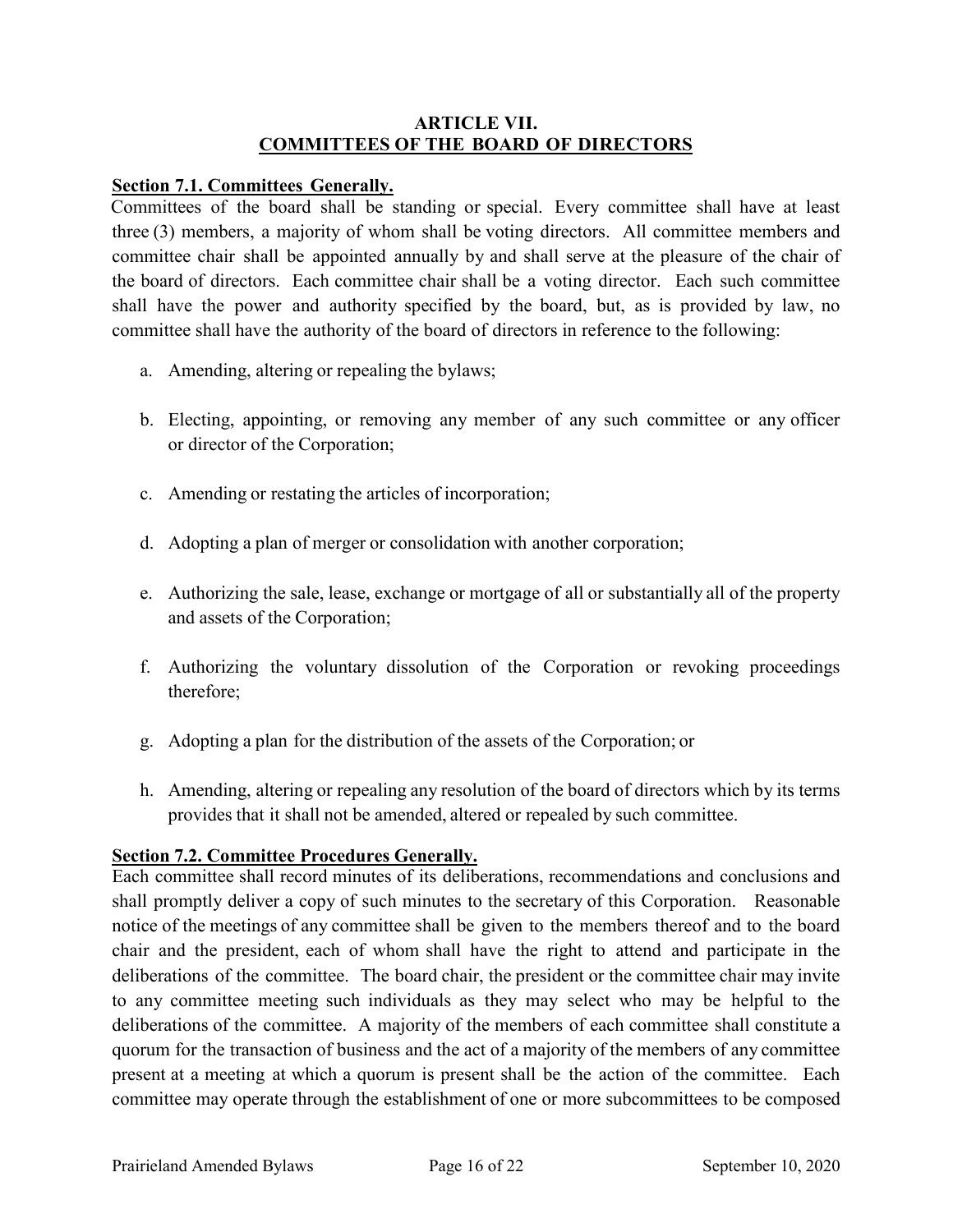of such members of the committee and to have such duties and responsibilities as shall be delegated to the subcommittee by the committee. Each committee may adopt rules for its own operations and that of its subcommittees not inconsistent with these bylaws or the policies of the board of directors.

#### **Section 7.3. Standing Committees.**

The board shall have one standing committee: the Audit and Finance Committee.

Audit and Finance Committee:

- a. Responsibilities: The Audit and Finance Committee shall review the Corporation's financial statements, methods of reporting, procedures of accounting and may recommend that audits be conducted beyond those that are otherwise required. The Chair of the Committee or a designee shall be a part of the annual audit planning process. In addition, the Committee shall advise the Board regarding the general fiscal policy of the Corporation, including review of the Corporation's operating budget and financial transactions between the Corporation and the University. The Committee will have the specific responsibility for the review of the annual audit of the corporation, the review of the annual budget of the corporation and the periodic review of the business practices of the corporation.
- b. Committee Composition: The Audit and Finance Committee shall have a majority of independent directors and shall be chaired by an independent director whenever there are two independent directors available to serve on and Chair the Committee. Otherwise the chair will appoint other directors to serve in an interim capacity until there are two independents available.

# **Section 7.4. Other Committees.**

The Board may form additional standing committees or special committees that may be created or terminated at any time by resolution of the board of directors. The committee chair and members shall be appointed by the board chair. Any additional standing or special committee shall limit its activities to the accomplishment of the tasks for which it is appointed and shall have no power to act except as specifically conferred by action of the board. Upon completion of the tasks for which created, a special committee shall stand discharged.

#### **ARTICLE VIII. FISCAL MATTERS**

# **Section 8.1. Fiscal Year End.**

The fiscal year of the Corporation shall end on June 30<sup>th</sup> of each year.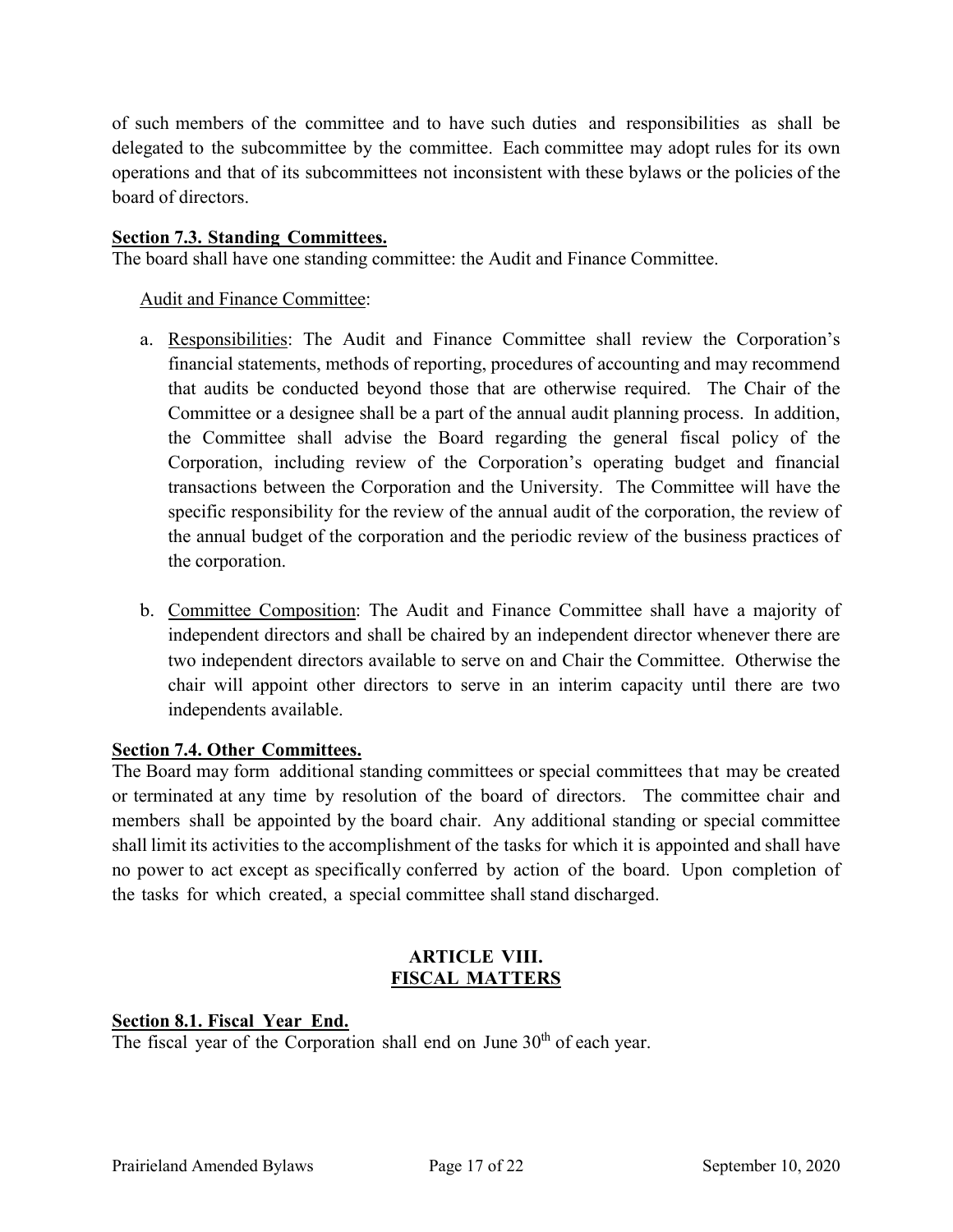#### **Section 8.2. Contracts.**

The chair, the vice chair, the president, the treasurer and their express designees shall be authorized to execute contracts on behalf of the Corporation. In addition, the board may authorize other officers or agents to enter into any contract or execute and deliver any instrument in the name of and on behalf of the Corporation, with such authority being either general or confined to specific instances, in conformance with the fiscal policies of the Corporation and subject to **Article III** of these bylaws.

#### **Section 8.3. Loans and Indebtedness.**

No loans shall be contracted on behalf of the Corporation and no evidences of indebtedness shall be issued in its name unless authorized pursuant to **Article III** of these bylaws and by a resolution of the board with such authority being either general or confined to specific instances; provided, however, such authorization is not required for general trade indebtedness incurred in the purchase of goods or services in the ordinary course of business.

#### **Section 8.4. Checks, Drafts and Other Forms of Payments.**

All checks, drafts, or other orders for the payment of money, notes or other evidences of indebtedness issued in the name of the Corporation or to the Corporation, shall be signed or endorsed by officers or agents who shall be authorized as signatories on the accounts of the Corporation by resolution of the board. The signatures of such persons may be by facsimile or provided electronically where expressly authorized, but shall not be preprinted on the instrument.

#### **Section 8.5. Deposits.**

All funds of the Corporation not otherwise employed shall be deposited from time to time to the credit of the Corporation in such banks, trust companies or other depositories as the board may select.

#### **Section 8.6. Maintenance of Records.**

The Corporation shall keep correct and complete books and records of account and shall also keep minutes of the proceedings of its sole member, board of directors, and committees having any of the authority of the board of directors, and shall keep at the principal office a record giving the names and addresses of the directors. All books and records of the Corporation may be inspected by the sole member for any proper purpose at any reasonable time.

#### **ARTICLE IX. CONFLICTS OF INTEREST**

#### **Section 9.1. Statement of General Policy.**

No transactions involving remuneration or benefit to a covered person under **Section 9.2,** or to an organization other than the Sole Member in which such director or officer has a material financial interest or of which the director or officer is a member, officer, director, general partner, principal or controlling stockholder, shall be entered into by the Corporation without (a) full written disclosure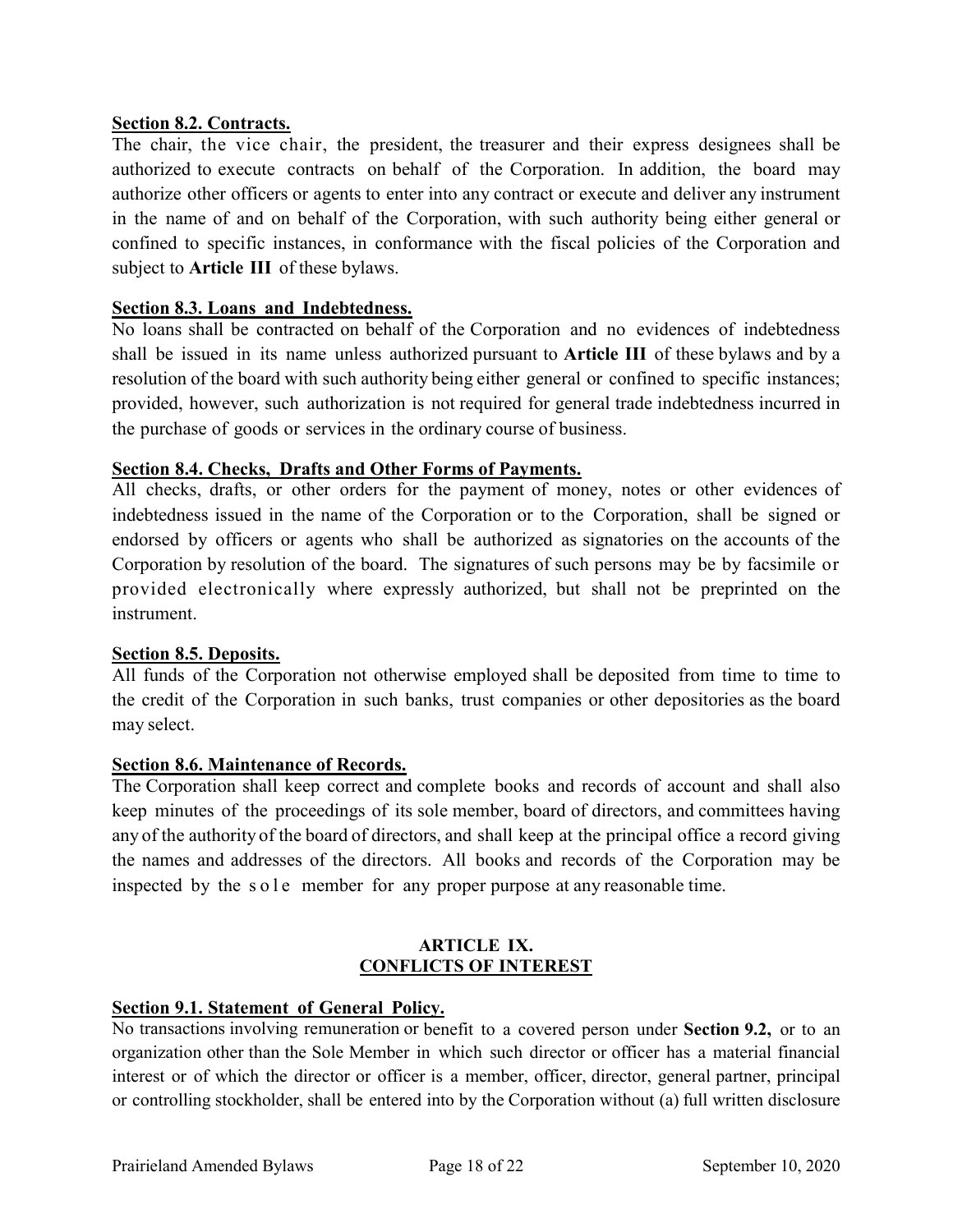to the board of directors by the covered person of the material facts of the transaction and the director or officer's interest or relationship; (b) the authorization, approval or ratification of the board of directors; and (c) a determination by a majority of disinterested directors (even though the disinterested directors may be less than a quorum) that the transaction is fair to the Corporation at the time it is authorized, approved or ratified. No director so involved may vote on such authorization, approval or ratification by the board of directors. Full disclosure, followed by board approval, shall constitute a finding of fairness in the absence of clear intention to the contrary.

## **Section 9.2. Coverage of this Policy.**

This policy shall apply to all members of the board of directors, corporate officers, and key agents of the Corporation, including (a) independent contractors who provide services and materials and (b) such persons when serving with other organizations or agencies competing with the Corporation for grants or personnel. The Corporation's management shall have the affirmative obligation to publicize periodically this policy to all such covered persons.

#### **Section 9.3. Disclosure of All Conflicts.**

All covered persons shall disclose to the board of directors all real and apparent, direct and indirect conflicts which they discover or have been brought to their attention in connection with the Corporation's activities. "Disclosure" as used in these bylaws shall mean providing promptly to the appropriate persons a written description of the direct and indirect material facts of the transaction or real or apparent conflict, and the director's interest or relationship to the transaction or conflict. An annual conflict disclosure statement shall be completed by all persons to whom this policy applies to assist them in considering such disclosures, but disclosure is appropriate whenever a conflict arises. The annual conflict disclosure statements shall be filed with the president of the Corporation or any other person designated by him from time to time to receive such notifications. All conflict disclosure statements received hereunder shall be noted for record in the minutes of a meeting of the board of directors.

#### **Section 9.4. Proscribed Activity by Persons Having Conflicts.**

When an individual believes that he or she or a member of his or her immediate family might have or does have a real or apparent, direct or indirect conflict, such individual should, in addition to filing the conflict disclosure statement required hereunder, abstain from making motions, voting, executing agreements, or taking any other similar direct action on behalf of the Corporation to which the conflict might pertain, but shall not be precluded from debate or other similar involvement on behalf of the Corporation.

#### **ARTICLE X . INDEMNIFICATION**

#### **Section 10.1. Basic Indemnification.**

a. This Corporation shall, to the fullest extent to which it is empowered to do so by law, indemnify and advance and pay indemnification expenses to its directors, officers, and agents and to any person who is or was serving at the request of the Corporation as a director, officer,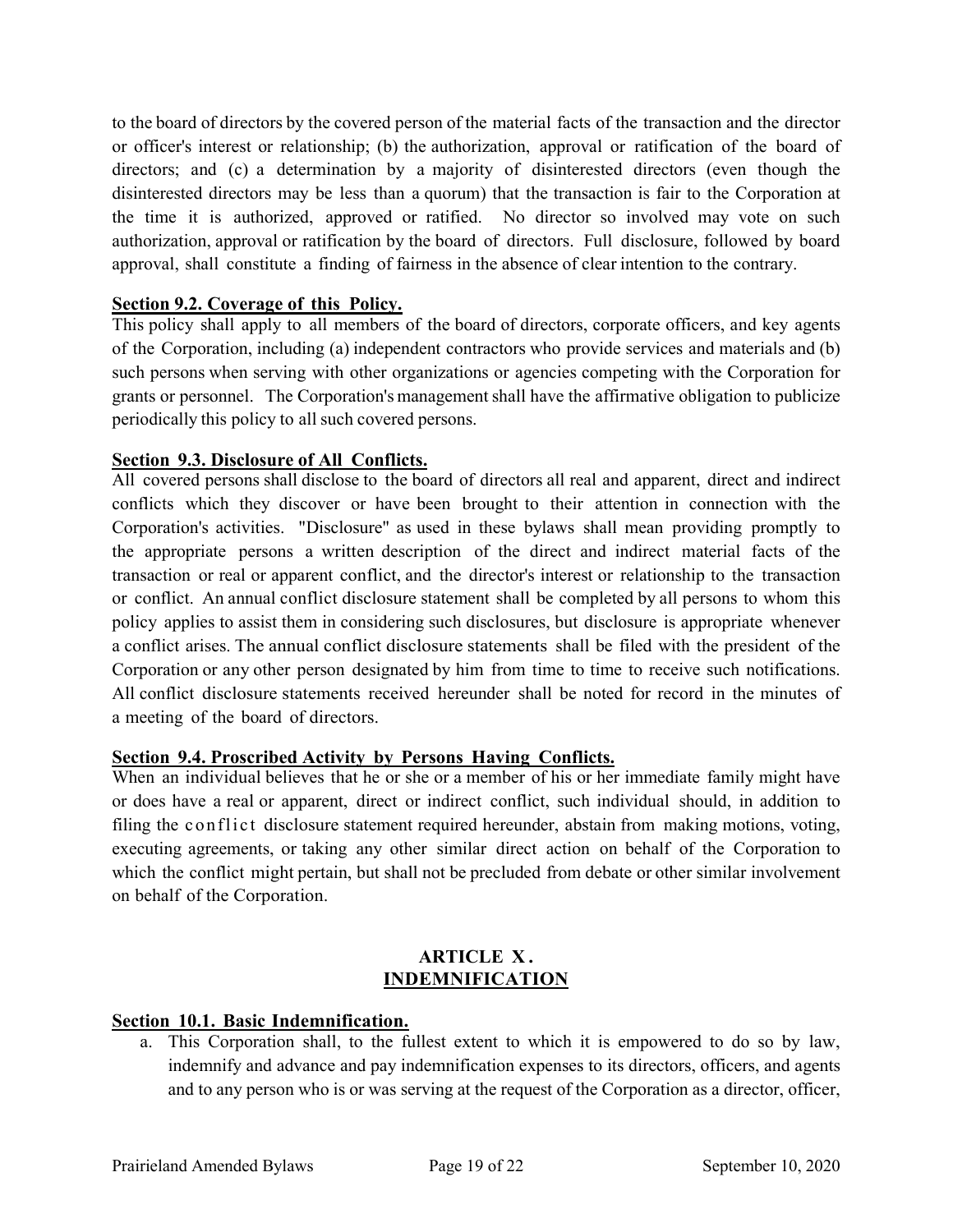or agent of another corporation, partnership, joint venture, trust or other enterprise. This indemnification for such designated individuals covers those who were or are a party, or are threatened to be made a party to any threatened, pending, or completed action, suit, or proceeding, whether civil, criminal, administrative, or investigative (other than an action by or in the right of this Corporation) by reason of the fact that the party is or was a director, officer, member of a committee or agent of this Corporation, or is or was serving at the request of this Corporation as a director, officer, member of a committee, or agent of another corporation, partnership, joint venture, trust or enterprise, in which it is a member or owns shares of capital stock or of which it is a creditor, against expenses (including attorneys' fees), judgments, fines and amounts paid in settlement actually and reasonably incurred by the party in connection with such action, suit, or proceeding if the party acted in good faith and in a manner the party reasonably believed to be in, or not opposed to, the best interests of this Corporation, and with respect to any criminal action or proceeding, had no reasonable cause to believe the party's conduct was unlawful.

b. The termination of any action, suit or proceeding by judgment, order, settlement, conviction, or upon a plea of *nolo contendere* or its equivalent, shall not, of itself, create a presumption that the party did not act in good faith and in a manner which the party reasonably believed to be in or not opposed to the best interests of this Corporation or, with respect to any criminal action or proceeding, had reasonable cause to believe that the party's conduct was unlawful.

#### **Section 10.2. Actions by or in the Right of this Corporation.**

- a. This Corporation shall indemnify any person who was or is a party or is threatened to be made a party to any threatened, pending, or completed action or suit by or in the right of this Corporation to procure a judgment in its favor by reason of the fact that the party is or was a director, officer, member of a committee, or agent of this Corporation, or is or was serving at the request of this Corporation as a director, officer, member of a committee, or agent of another corporation, partnership, joint venture, trust or another enterprise in which it is a member or owns shares of capital stock or of which it is a creditor, against expenses (including attorneys' fees) actually and reasonably incurred by the party in connection with the defense or settlement of such action or suit if the party acted in good faith and in a manner the party reasonably believed to be in or not opposed to the best interests of this Corporation.
- b. The Corporation shall not indemnify any person named in **Section 9.2(a)** with respect to any matter where the party is adjudged to be liable for negligence or misconduct in the performance of the party's duty to the Corporation unless and only to the extent that the court shall determine that, despite the finding of liability but in view of all circumstances of the case, such party is fairly and reasonably entitled to indemnity for such expenses which such court shall deem proper.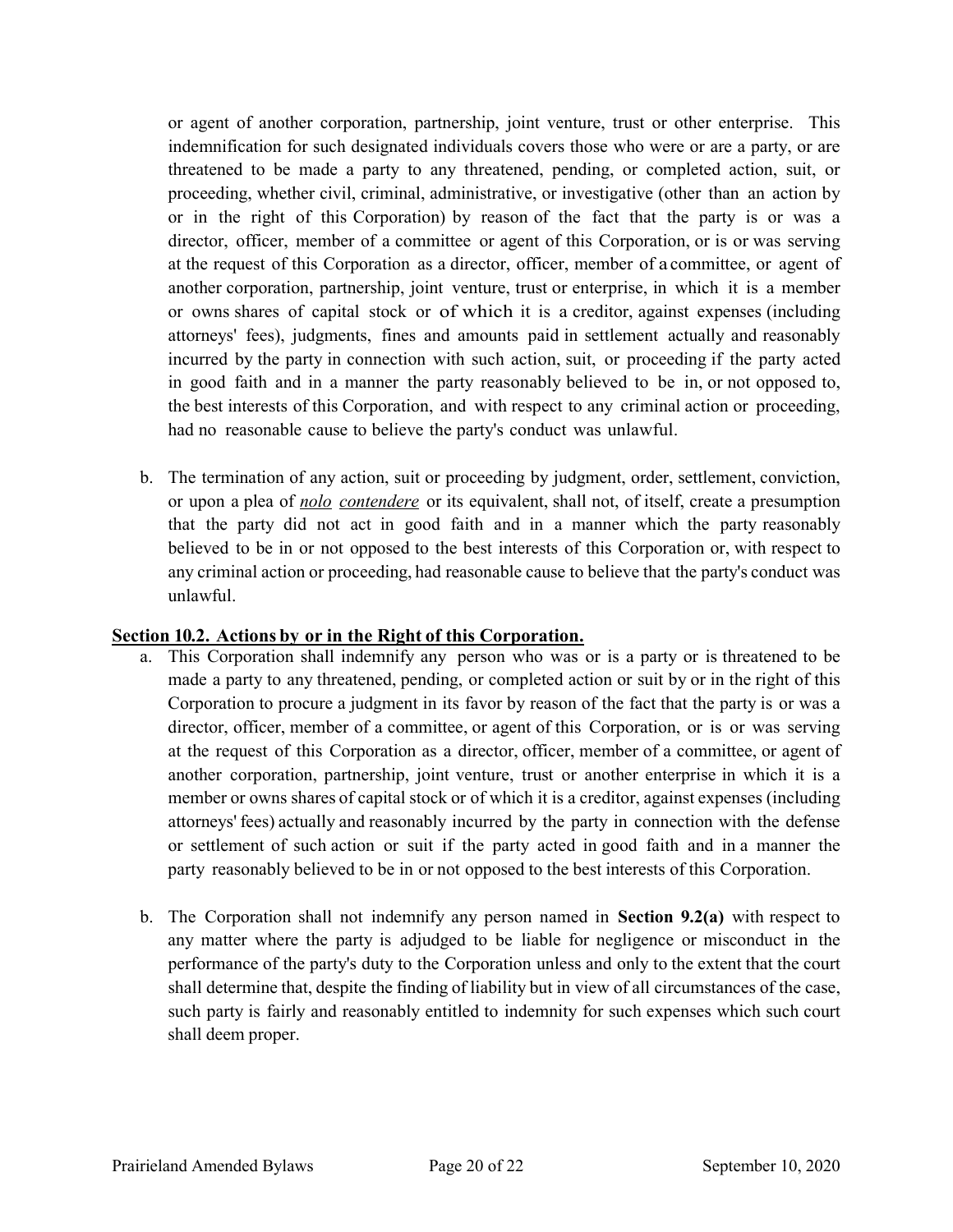## **Section 10.3. Indemnification When Successful on the Merits.**

To the extent that a director, officer, member of a committee or agent of this Corporation has been successful, on the merits or otherwise, in defense of any action, suit or proceeding referred to in **Sections 10.1 and 10.2** or in defense of any action, suit or proceeding referred to in **Sections** 10.1 and **10.2** or in defense of any claim, issue or matter therein, the party shall be indemnified against expenses (including attorneys' fees) actually and reasonably incurred by the party in connection therewith; provided, however, nothing contained in this section shall limit the ability of this Corporation to provide indemnity, including costs of counsel, as provided elsewhere in these bylaws.

#### **Section 10.4. Appropriate Authorization for Payment of Indemnification.**

Any indemnification under **Sections 10.1 and 10.2** (unless ordered by a court) shall be made by this Corporation only as authorized in the specific case upon a determination that the indemnification of the indemnified party is proper in the circumstances because the party has met the applicable standard of conduct set forth in **Section 10.1 or Section 10.2.** Such determination shall be made:

- a. By the board of directors by a majority vote of a quorum consisting of directors who were not parties to such action,suit, or proceeding; or
- b. If a quorum is not obtainable, or even if obtainable, if a quorum of disinterested directors so directs, by independent legal counsel in a written opinion.

#### **Section 10.5. Payment in Advance of Final Disposition.**

Expenses (including attorneys' fees) incurred in defending a civil or criminal action, suit or proceeding may be paid by this Corporation in advance of the final disposition of such action, suit or proceeding as authorized in the manner provided in **Section 10.4** upon receipt of a written promise by or on behalf of a director, officer, member of a committee or agent of this Corporation that he or shall will repay such amount unless it shall ultimately be determined that such person is entitled to be indemnified by this Corporation.

#### **Section 10.6. Nonexclusivity of Indemnification Rights.**

The indemnification provided by this Article shall not be deemed exclusive of any other rights to which those indemnified may be entitled under any bylaw, agreement, vote of the disinterested directors, or otherwise, both as to action in the party's official capacity and as to action in another capacity while holding such office, and shall continue as to a party who has ceased to be a director, officer, committee member, or agent and shall inure to the benefit of the heirs, executors, or administrators of such a party.

#### **Section 10.7. Purchase of Director and Officer Liability Insurance.**

This Corporation may purchase and maintain insurance on behalf of any party who is or was a director or officer who is or was serving at the request of this Corporation as a director, officer, committee member or agent of another corporation, partnership, joint venture, trust or other enterprise, against any liability asserted against such party and incurred by such party in any such capacity, or arising out of the party's status as such, whether or not this Corporation would have the power to indemnify such party against such liability under the provisions of this Article.